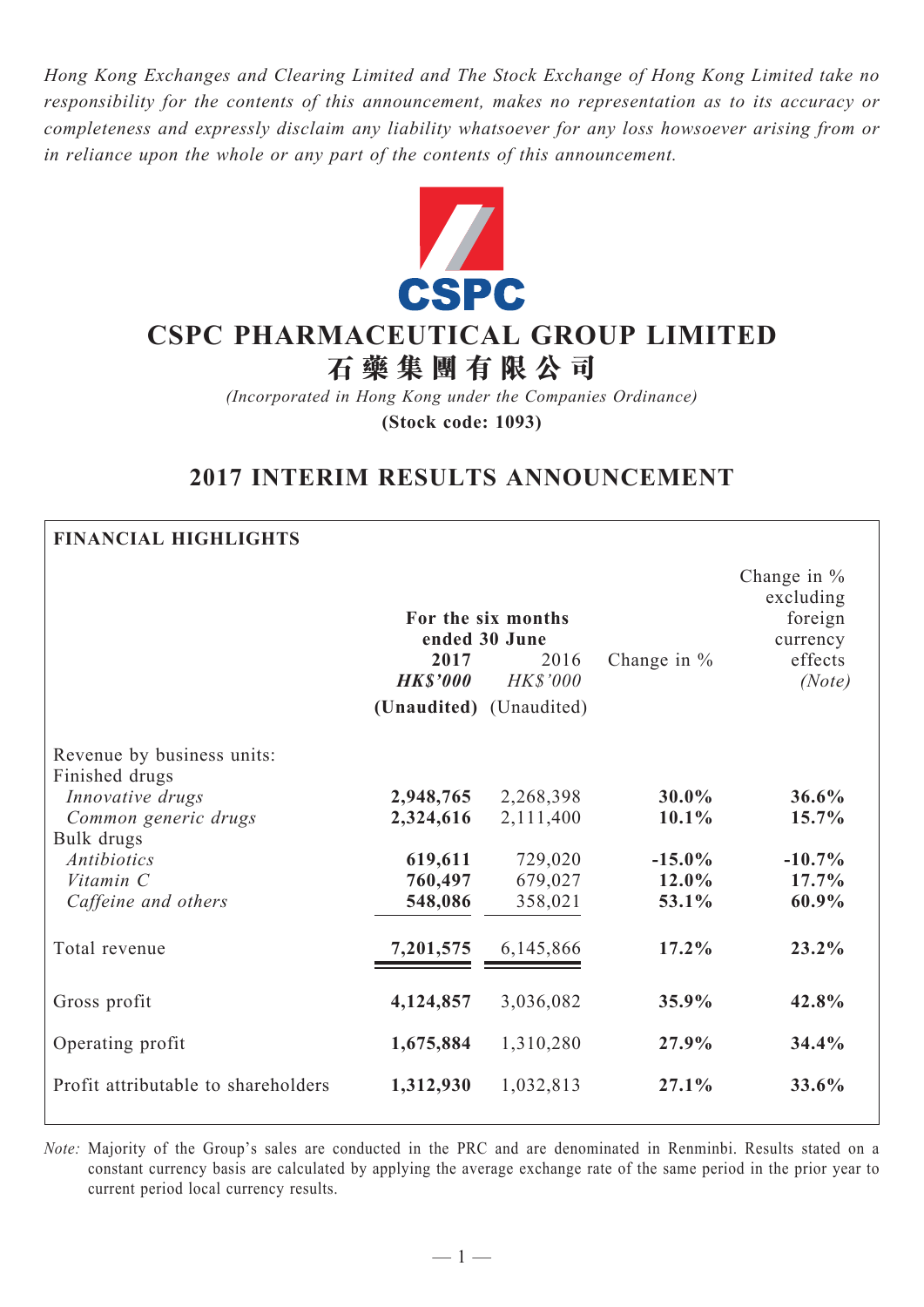# **Results**

The Board of Directors of CSPC Pharmaceutical Group Limited (the "Company") is pleased to announce the unaudited consolidated results of the Company and its subsidiaries (the "Group") for the six months ended 30 June 2017 as follows:

# **CONDENSED CONSOLIDATED STATEMENT OF PROFIT OR LOSS AND OTHER COMPREHENSIVE INCOME**

*For the six months ended 30 June 2017*

|                                                                                                                                                             | For the six months<br>ended 30 June |                 |                 |
|-------------------------------------------------------------------------------------------------------------------------------------------------------------|-------------------------------------|-----------------|-----------------|
|                                                                                                                                                             |                                     |                 |                 |
|                                                                                                                                                             |                                     | 2017            | 2016            |
|                                                                                                                                                             | <b>Notes</b>                        | <b>HK\$'000</b> | <b>HK\$'000</b> |
|                                                                                                                                                             |                                     | (Unaudited)     | (Unaudited)     |
| Revenue                                                                                                                                                     | $\mathfrak{Z}$                      | 7,201,575       | 6,145,866       |
| Cost of sales                                                                                                                                               |                                     | (3,076,718)     | (3,109,784)     |
| Gross profit                                                                                                                                                |                                     | 4,124,857       | 3,036,082       |
| Other income                                                                                                                                                |                                     | 47,804          | 40,158          |
|                                                                                                                                                             |                                     |                 |                 |
| Selling and distribution expenses                                                                                                                           |                                     | (1,858,606)     | (1,291,476)     |
| Administrative expenses                                                                                                                                     |                                     | (305, 658)      | (278, 948)      |
| Other expenses                                                                                                                                              |                                     | (332, 513)      | (195, 536)      |
| Operating profit                                                                                                                                            |                                     | 1,675,884       | 1,310,280       |
| Finance costs                                                                                                                                               |                                     | (15, 489)       | (22, 212)       |
| Share of results of joint ventures                                                                                                                          |                                     | 4,861           | 9,009           |
| Profit before tax                                                                                                                                           | $\overline{A}$                      | 1,665,256       | 1,297,077       |
| Income tax expense                                                                                                                                          | 5                                   | (346, 614)      | (257, 275)      |
|                                                                                                                                                             |                                     |                 |                 |
| Profit for the period                                                                                                                                       |                                     | 1,318,642       | 1,039,802       |
| Other comprehensive income (expense):<br>Items that will not be reclassified to profit or loss:<br>Exchange differences arising on translation of financial |                                     |                 |                 |
| statements to presentation currency                                                                                                                         |                                     | 350,992         | (182, 852)      |
| Share of exchange differences of joint ventures                                                                                                             |                                     | 2,489           | (598)           |
| Other comprehensive income (expense) for the period,<br>net of income tax                                                                                   |                                     | 353,481         | (183, 450)      |
|                                                                                                                                                             |                                     |                 |                 |
| Total comprehensive income for the period                                                                                                                   |                                     | 1,672,123       | 856,352         |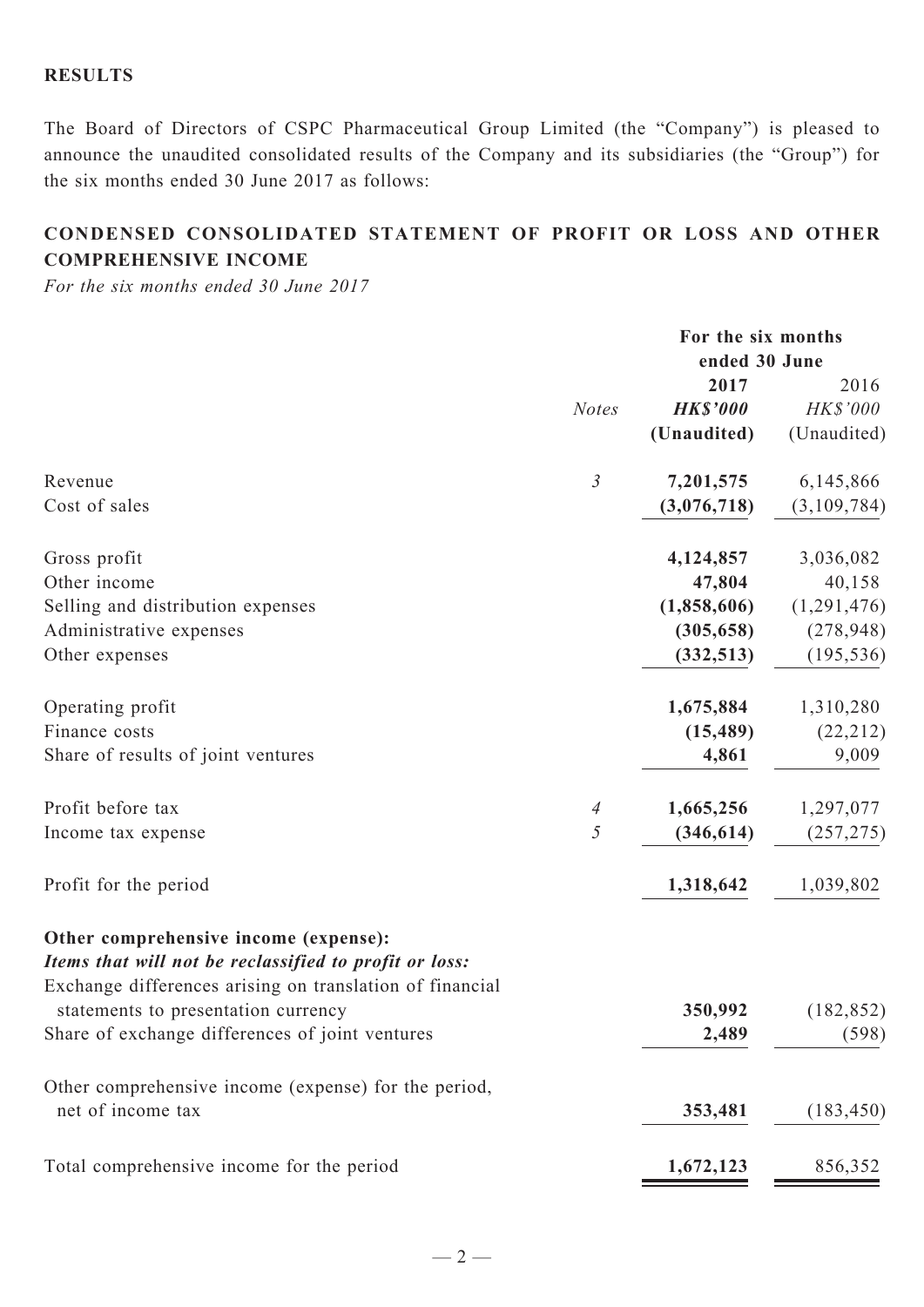| ended 30 June<br>2017<br>2016<br>HK\$'000<br><b>HK\$'000</b><br>(Unaudited)<br>(Unaudited) |
|--------------------------------------------------------------------------------------------|
|                                                                                            |
|                                                                                            |
|                                                                                            |
|                                                                                            |
|                                                                                            |
| 1,312,930<br>1,032,813                                                                     |
| 5,712<br>6,989                                                                             |
| 1,318,642<br>1,039,802                                                                     |
|                                                                                            |
| 1,664,032<br>850,880                                                                       |
| 8,091<br>5,472                                                                             |
| 1,672,123<br>856,352                                                                       |
| <b>HK</b> cents<br>HK cents                                                                |
|                                                                                            |
| 21.69<br>17.47                                                                             |
| 21.69<br>17.30                                                                             |
|                                                                                            |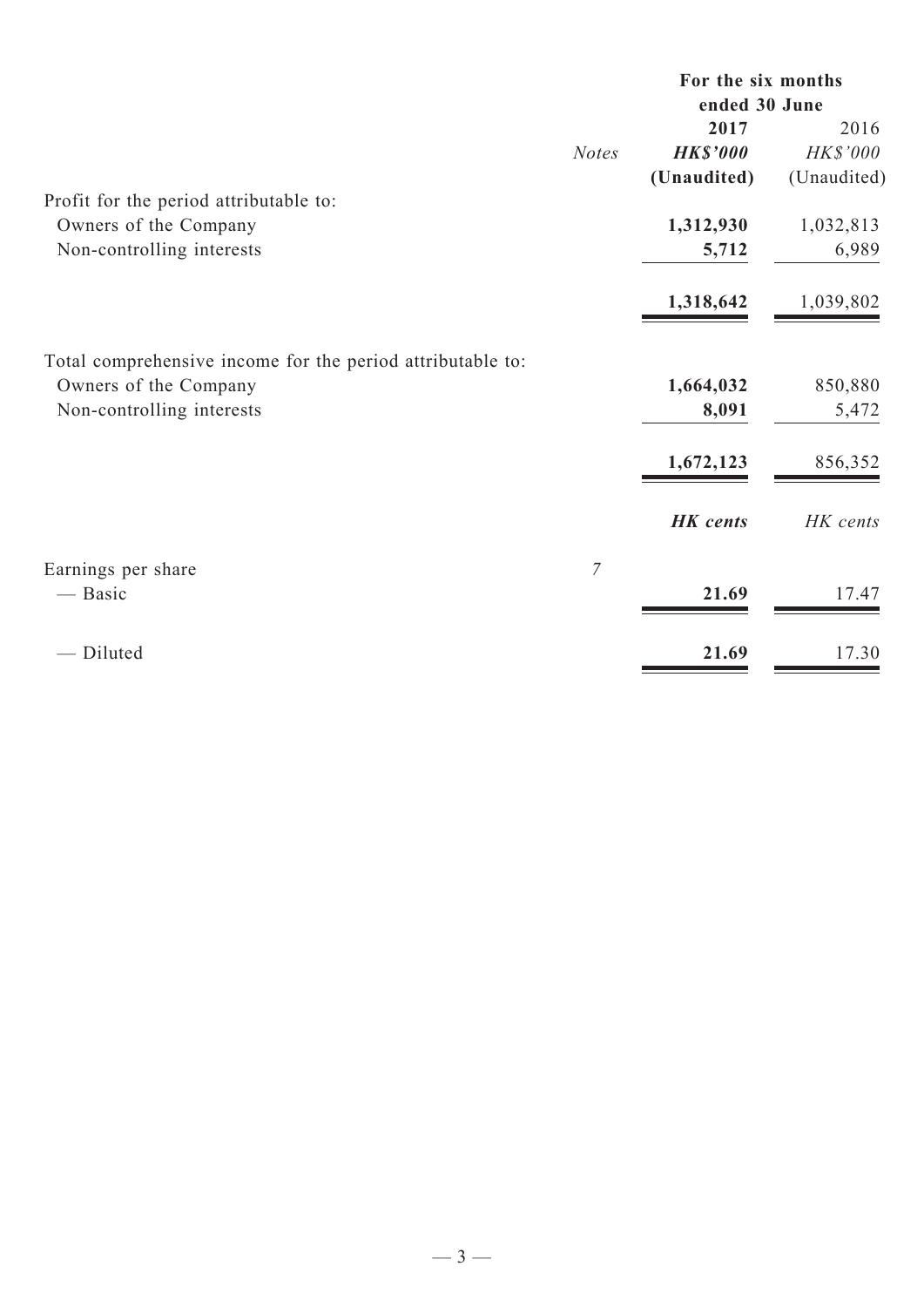# **CONDENSED CONSOLIDATED STATEMENT OF FINANCIAL POSITION**

*As at 30 June 2017*

|                                              | As at           | As at       |
|----------------------------------------------|-----------------|-------------|
|                                              | 30 June         | 31 December |
|                                              | 2017            | 2016        |
| <b>Notes</b>                                 | <b>HK\$'000</b> | HK\$'000    |
|                                              | (Unaudited)     | (Audited)   |
| <b>Non-current assets</b>                    |                 |             |
| Property, plant and equipment                | 5,814,961       | 5,415,032   |
| Prepaid lease payments                       | 553,927         | 526,712     |
| Goodwill                                     | 117,248         | 111,785     |
| Other intangible assets                      | 140,599         | 79,232      |
| Interests in joint ventures                  | 81,802          | 80,089      |
| Available-for-sale investments               | 230,198         | 91,732      |
| Deferred tax assets                          | 22,491          | 27,986      |
|                                              | 6,961,226       | 6,332,568   |
| <b>Current assets</b>                        |                 |             |
| Inventories                                  | 2,534,483       | 1,933,147   |
| Trade and other receivables<br>$\delta$      | 2,183,588       | 1,835,266   |
| <b>Bills</b> receivables<br>8                | 1,551,220       | 1,215,156   |
| Trade receivables due from related companies | 74,571          | 73,570      |
| Amounts due from joint ventures              | 250,110         | 115,986     |
| Prepaid lease payments                       | 17,451          | 16,419      |
| Tax recoverable                              | 474             |             |
| Held-for-trading investments                 | 607             | 521         |
| Restricted bank deposits                     | 7,961           | 2,875       |
| Bank balances and cash                       | 3,116,357       | 3,234,678   |
|                                              | 9,736,822       | 8,427,618   |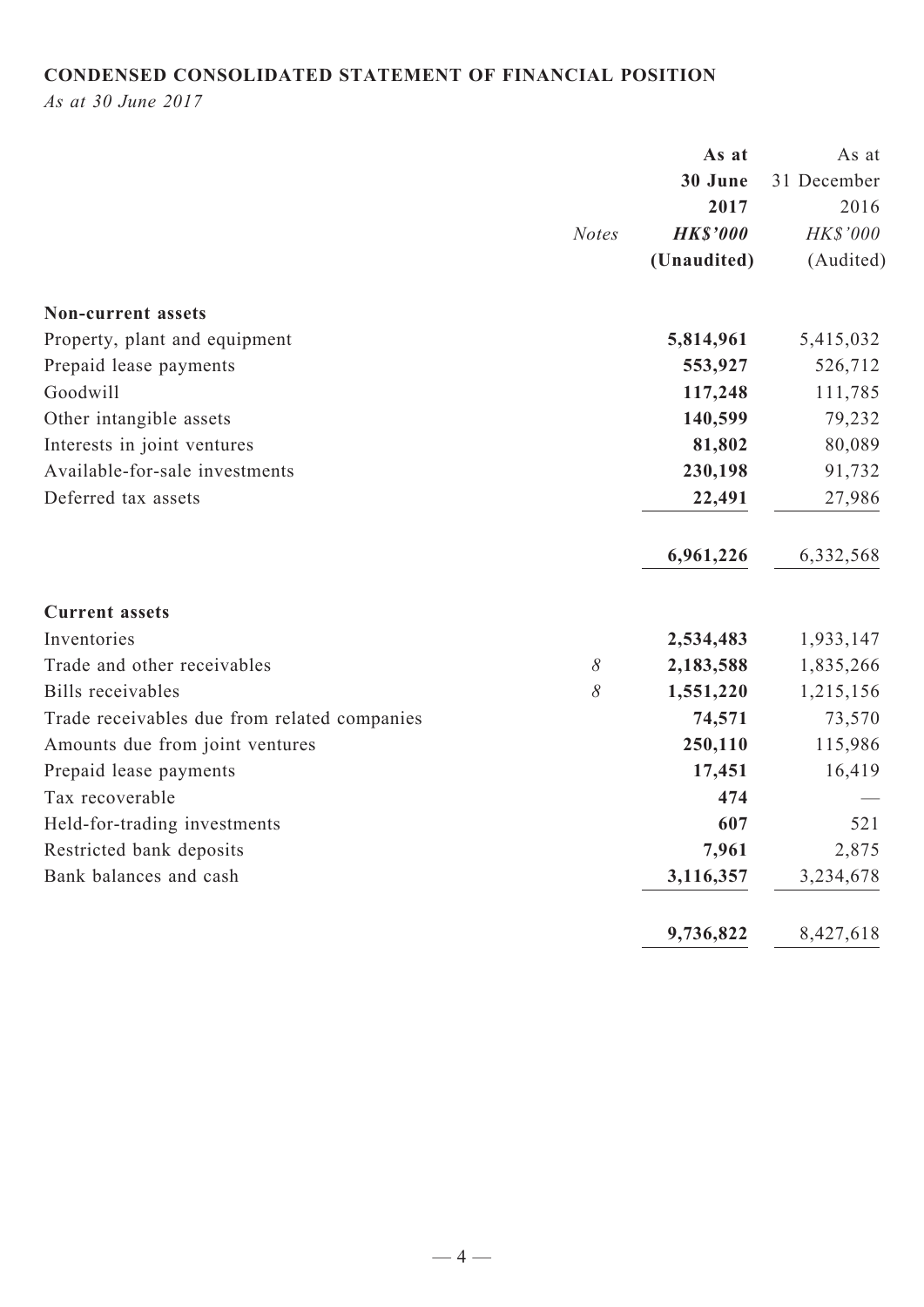| 30 June<br>31 December<br>2017<br><b>HK\$'000</b><br><b>Notes</b><br>(Unaudited)<br><b>Current liabilities</b><br>9<br>3,815,264<br>Trade and other payables<br>9<br>104,263<br>Bills payables<br>Amounts due to related companies<br>132,289<br>Tax liabilities<br>119,853<br>Borrowings<br>833,938<br>5,005,607<br>4,731,215<br>Net current assets<br>Total assets less current liabilities<br>11,692,441<br><b>Non-current liabilities</b><br>Deferred tax liabilities<br>122,025 | 2016<br>HK\$'000 |
|--------------------------------------------------------------------------------------------------------------------------------------------------------------------------------------------------------------------------------------------------------------------------------------------------------------------------------------------------------------------------------------------------------------------------------------------------------------------------------------|------------------|
|                                                                                                                                                                                                                                                                                                                                                                                                                                                                                      |                  |
|                                                                                                                                                                                                                                                                                                                                                                                                                                                                                      |                  |
|                                                                                                                                                                                                                                                                                                                                                                                                                                                                                      |                  |
|                                                                                                                                                                                                                                                                                                                                                                                                                                                                                      | (Audited)        |
|                                                                                                                                                                                                                                                                                                                                                                                                                                                                                      |                  |
|                                                                                                                                                                                                                                                                                                                                                                                                                                                                                      | 2,937,893        |
|                                                                                                                                                                                                                                                                                                                                                                                                                                                                                      | 100,559          |
|                                                                                                                                                                                                                                                                                                                                                                                                                                                                                      | 657              |
|                                                                                                                                                                                                                                                                                                                                                                                                                                                                                      | 147,769          |
|                                                                                                                                                                                                                                                                                                                                                                                                                                                                                      | 897,777          |
|                                                                                                                                                                                                                                                                                                                                                                                                                                                                                      | 4,084,655        |
|                                                                                                                                                                                                                                                                                                                                                                                                                                                                                      | 4,342,963        |
|                                                                                                                                                                                                                                                                                                                                                                                                                                                                                      | 10,675,531       |
|                                                                                                                                                                                                                                                                                                                                                                                                                                                                                      |                  |
|                                                                                                                                                                                                                                                                                                                                                                                                                                                                                      | 68,865           |
| Borrowings<br>250,600                                                                                                                                                                                                                                                                                                                                                                                                                                                                | 240,380          |
| Government grants<br>178,446                                                                                                                                                                                                                                                                                                                                                                                                                                                         | 174,964          |
| 551,071                                                                                                                                                                                                                                                                                                                                                                                                                                                                              | 484,209          |
| 11,141,370<br>Net assets                                                                                                                                                                                                                                                                                                                                                                                                                                                             | 10,191,322       |
|                                                                                                                                                                                                                                                                                                                                                                                                                                                                                      |                  |
| <b>Capital and reserves</b>                                                                                                                                                                                                                                                                                                                                                                                                                                                          |                  |
| 10,577,404<br>Share capital                                                                                                                                                                                                                                                                                                                                                                                                                                                          | 10,569,620       |
| Reserves<br>475,739                                                                                                                                                                                                                                                                                                                                                                                                                                                                  | (461, 994)       |
| 11,053,143<br>Equity attributable to owners of the Company                                                                                                                                                                                                                                                                                                                                                                                                                           | 10,107,626       |
| Non-controlling interests<br>88,227                                                                                                                                                                                                                                                                                                                                                                                                                                                  | 83,696           |
| <b>Total equity</b><br>11,141,370                                                                                                                                                                                                                                                                                                                                                                                                                                                    | 10, 191, 322     |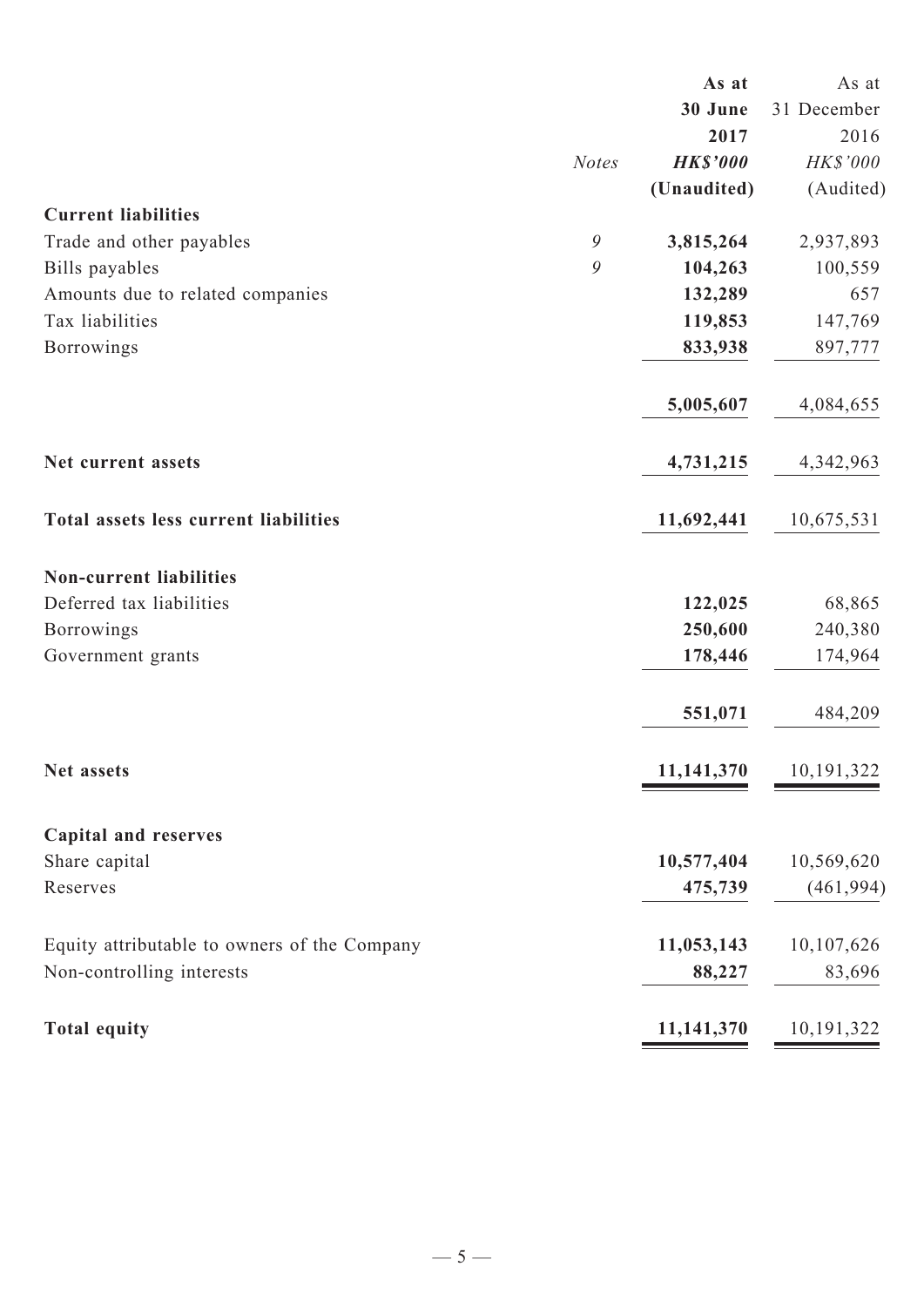#### **NOTES TO THE CONDENSED CONSOLIDATED FINANCIAL STATEMENTS**

*For the six months ended 30 June 2017*

#### **1. BASIS OF PREPARATION**

The Company is a public limited company incorporated in Hong Kong and its shares are listed on The Stock Exchange of Hong Kong Limited.

The functional currency of the Company is Renminbi ("RMB"), the condensed consolidated financial statements are presented in Hong Kong dollar ("HK\$") for the convenience of the shareholders, as the Company is listed in Hong Kong.

The condensed consolidated financial statements have been prepared in accordance with Hong Kong Accounting Standard ("HKAS") 34 *Interim Financial Reporting* issued by the Hong Kong Institute of Certified Public Accountants (the "HKICPA") as well as with the applicable disclosure requirements of Appendix 16 to the Rules Governing the Listing of Securities on The Stock Exchange of Hong Kong Limited.

The financial information relating to the year ended 31 December 2016 that is presented in these condensed consolidated financial statements as comparative information does not constitute the Company's statutory annual consolidated financial statements for that year but is derived from those financial statements. Further information relating to these statutory financial statements required to be disclosed in accordance with section 436 of the Hong Kong Companies Ordinance is as follows:

The Company has delivered the financial statements for the year ended 31 December 2016 to the Registrar of Companies as required by section 662(3) of and Part 3 of Schedule 6 to the Hong Kong Companies Ordinance.

The Company's auditor has reported on those financial statements. The auditor's report was unqualified; did not include a reference to any matters to which the auditor drew attention by way of emphasis without qualifying its report; and did not contain a statement under sections  $406(2)$ ,  $407(2)$  or (3) of the Hong Kong Companies Ordinance.

#### **2. PRINCIPAL ACCOUNTING POLICIES**

The condensed consolidated financial statements have been prepared on the historical cost basis, except for certain financial instruments, which are measured at fair values, as appropriate.

Except as described below, the accounting policies and methods of computation used in the condensed consolidated financial statements for the six months ended 30 June 2017 are the same as those followed in the preparation of the Group's annual financial statements for the year ended 31 December 2016.

In the current interim period, the Group has applied, for the first time, the following amendments to Hong Kong Financial Reporting Standards ("HKFRSs") issued by the HKICPA that are effective during the current period:

| Amendments to HKAS 7   | Disclosure Initiative                                          |
|------------------------|----------------------------------------------------------------|
| Amendments to HKAS 12  | Recognition of Deferred Tax Assets for Unrealised Losses       |
| Amendments to HKFRS 12 | As part of the Annual Improvements to HKFRSs 2014 - 2016 Cycle |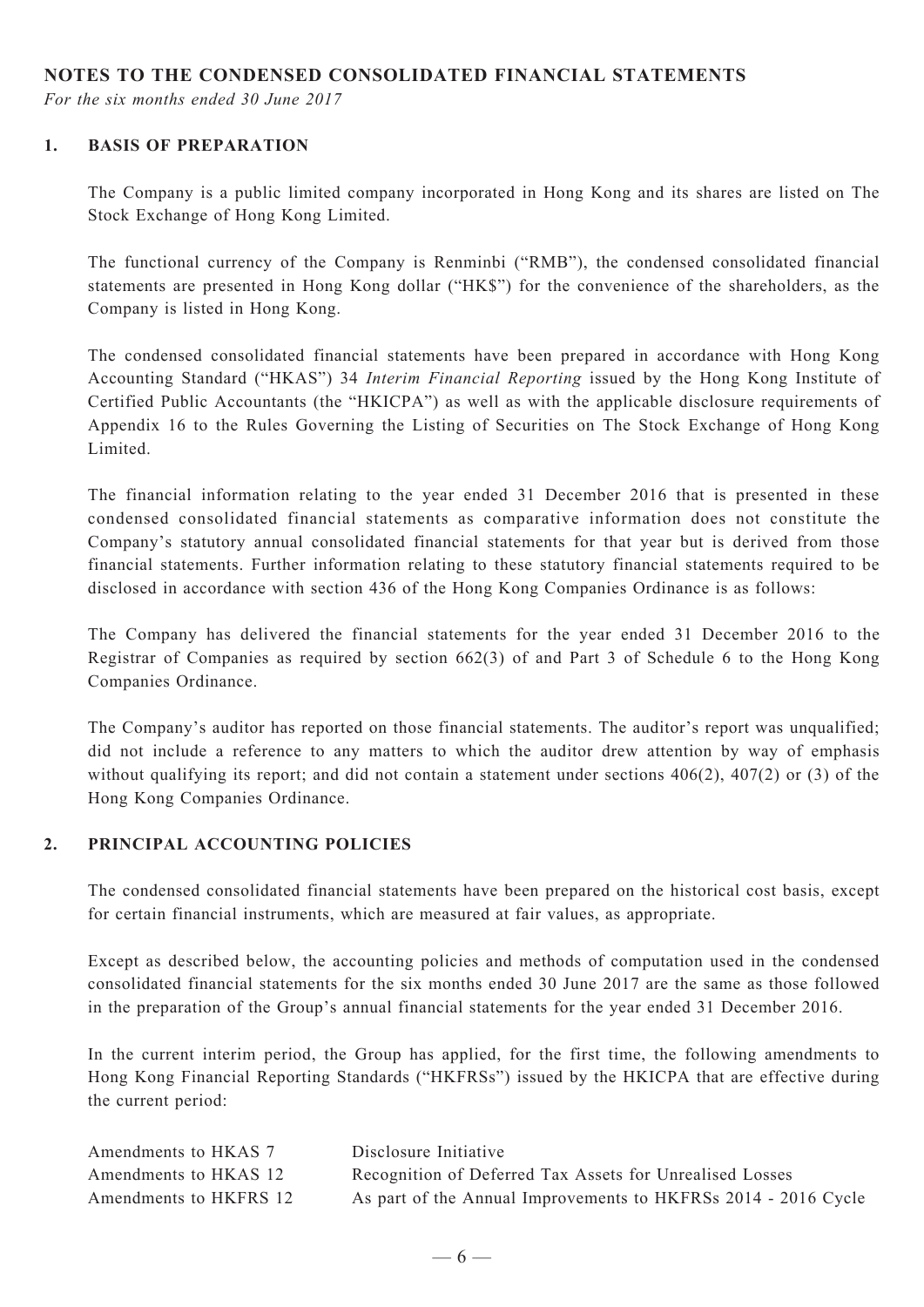The application of the above amendments to HKFRSs in the current interim period has had no material effect on the amounts reported in these condensed consolidated financial statements and/or disclosures set out in these condensed consolidated financial statements.

#### **3. SEGMENT INFORMATION**

Information reported to the board of directors, being chief operating decision makers ("CODM"), for the purpose of resources allocation and assessment of segment performance focuses on types of goods delivered.

The Group's reportable segments under HKFRS 8 *Operating Segments* are as follows:

- (a) Finished drugs
- (b) Antibiotics (bulk drugs)
- (c) Vitamin C (bulk drugs)
- (d) Caffeine and others (bulk drugs)

All reportable and operating segments are engaged in the manufacture and sales of pharmaceutical products.

The following is an analysis of the Group's revenue and results by operating and reportable segments:

#### **For the six months ended 30 June 2017 (Unaudited)**

|                                                                         | Finished<br><b>Drugs</b><br><b>HK\$'000</b> | Antibiotics<br><b>HK\$'000</b> | Vitamin C<br><b>HK\$'000</b> | Caffeine<br>and others<br><b>HK\$'000</b> | Segment<br>total<br><b>HK\$'000</b> | Eliminations<br><b>HK\$'000</b> | Consolidated<br><b>HK\$'000</b> |
|-------------------------------------------------------------------------|---------------------------------------------|--------------------------------|------------------------------|-------------------------------------------|-------------------------------------|---------------------------------|---------------------------------|
| <b>SEGMENT REVENUE</b><br>External sales<br>Inter-segment sales         | 5,273,381                                   | 619,611<br>41,754              | 760,497<br>11,515            | 548,086<br>4,723                          | 7,201,575<br>57,992                 | (57,992)                        | 7,201,575                       |
| TOTAL REVENUE                                                           | 5,273,381                                   | 661,365                        | 772,012                      | 552,809                                   | 7,259,567                           | (57, 992)                       | 7,201,575                       |
| <b>SEGMENT PROFIT</b>                                                   | 1,391,525                                   | 24,608                         | 192,395                      | 113,089                                   |                                     |                                 | 1,721,617                       |
| Unallocated income<br>Unallocated expenses                              |                                             |                                |                              |                                           |                                     |                                 | 7,906<br>(53, 639)              |
| Operating profit<br>Finance costs<br>Share of results of joint ventures |                                             |                                |                              |                                           |                                     |                                 | 1,675,884<br>(15, 489)<br>4,861 |
| Profit before tax                                                       |                                             |                                |                              |                                           |                                     |                                 | 1,665,256                       |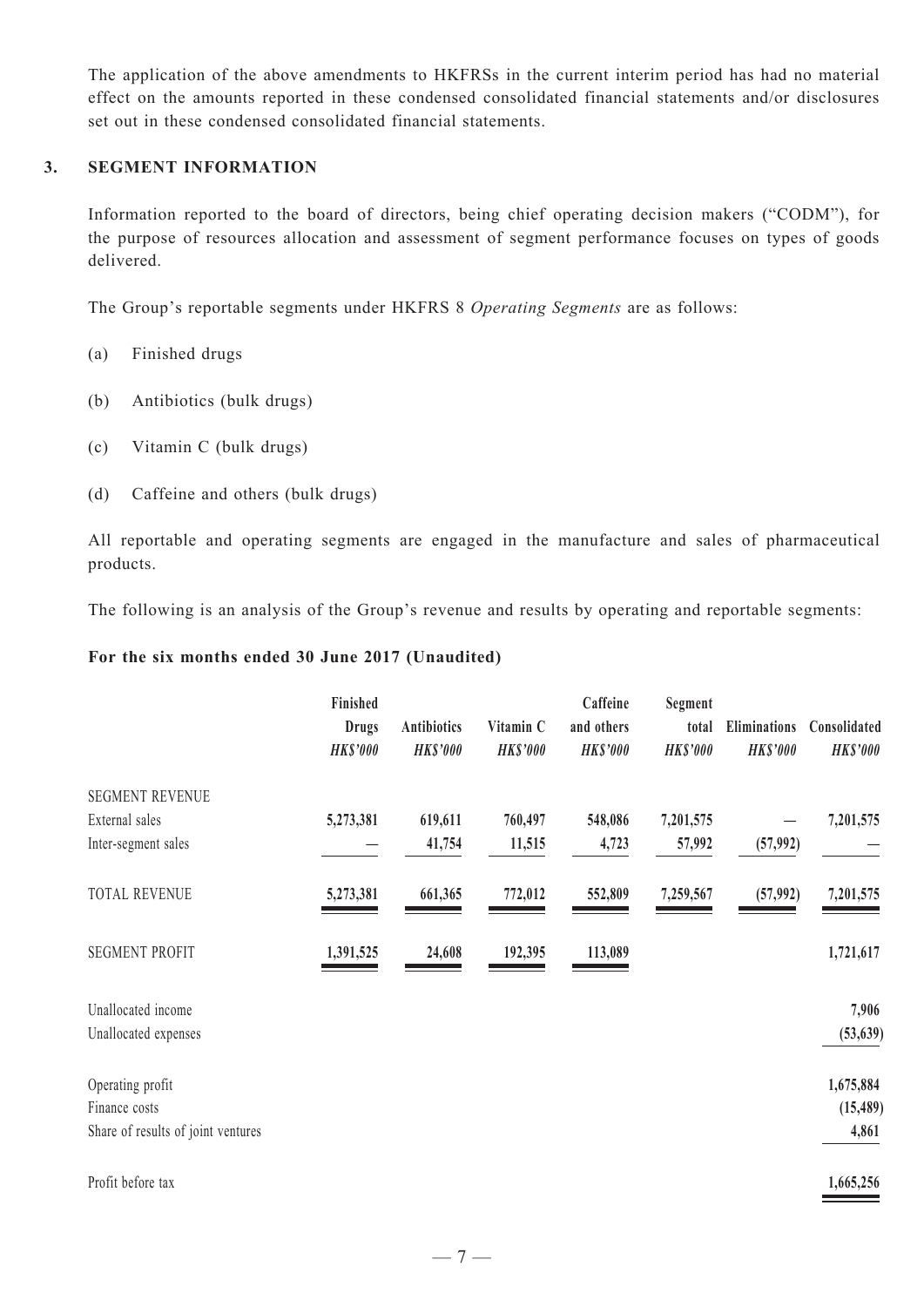#### **For the six months ended 30 June 2016 (Unaudited)**

|                                     | Finished  |             |           | Caffeine   | Segment   |              |              |
|-------------------------------------|-----------|-------------|-----------|------------|-----------|--------------|--------------|
|                                     | Drugs     | Antibiotics | Vitamin C | and others | total     | Eliminations | Consolidated |
|                                     | HK\$'000  | HK\$'000    | HK\$'000  | HK\$'000   | HK\$'000  | HK\$'000     | HK\$'000     |
| <b>SEGMENT REVENUE</b>              |           |             |           |            |           |              |              |
| External sales                      | 4,379,798 | 729,020     | 679,027   | 358,021    | 6,145,866 |              | 6,145,866    |
| Inter-segment sales                 |           | 26,289      | 1,881     | 3,308      | 31,478    | (31, 478)    |              |
| <b>TOTAL REVENUE</b>                | 4,379,798 | 755,309     | 680,908   | 361,329    | 6,177,344 | (31, 478)    | 6,145,866    |
| <b>SEGMENT PROFIT</b>               | 1,275,454 | 22,973      | 1,484     | 83,089     |           |              | 1,383,000    |
| Unallocated income                  |           |             |           |            |           |              | 6,478        |
| Unallocated expenses                |           |             |           |            |           |              | (79, 198)    |
| Operating profit                    |           |             |           |            |           |              | 1,310,280    |
| Finance costs                       |           |             |           |            |           |              | (22, 212)    |
| Share of results of a joint venture |           |             |           |            |           |              | 9,009        |
| Profit before tax                   |           |             |           |            |           |              | 1,297,077    |

Segment profit represents the profit earned by each segment without allocation of interest income, finance costs, central administrative expenses, share of results of joint ventures. This is the measure reported to the CODM for the purposes of resource allocation and performance assessment.

Inter-segment sales are charged at prevailing market rates.

Segment assets and liabilities are not regularly provided to the CODM for review.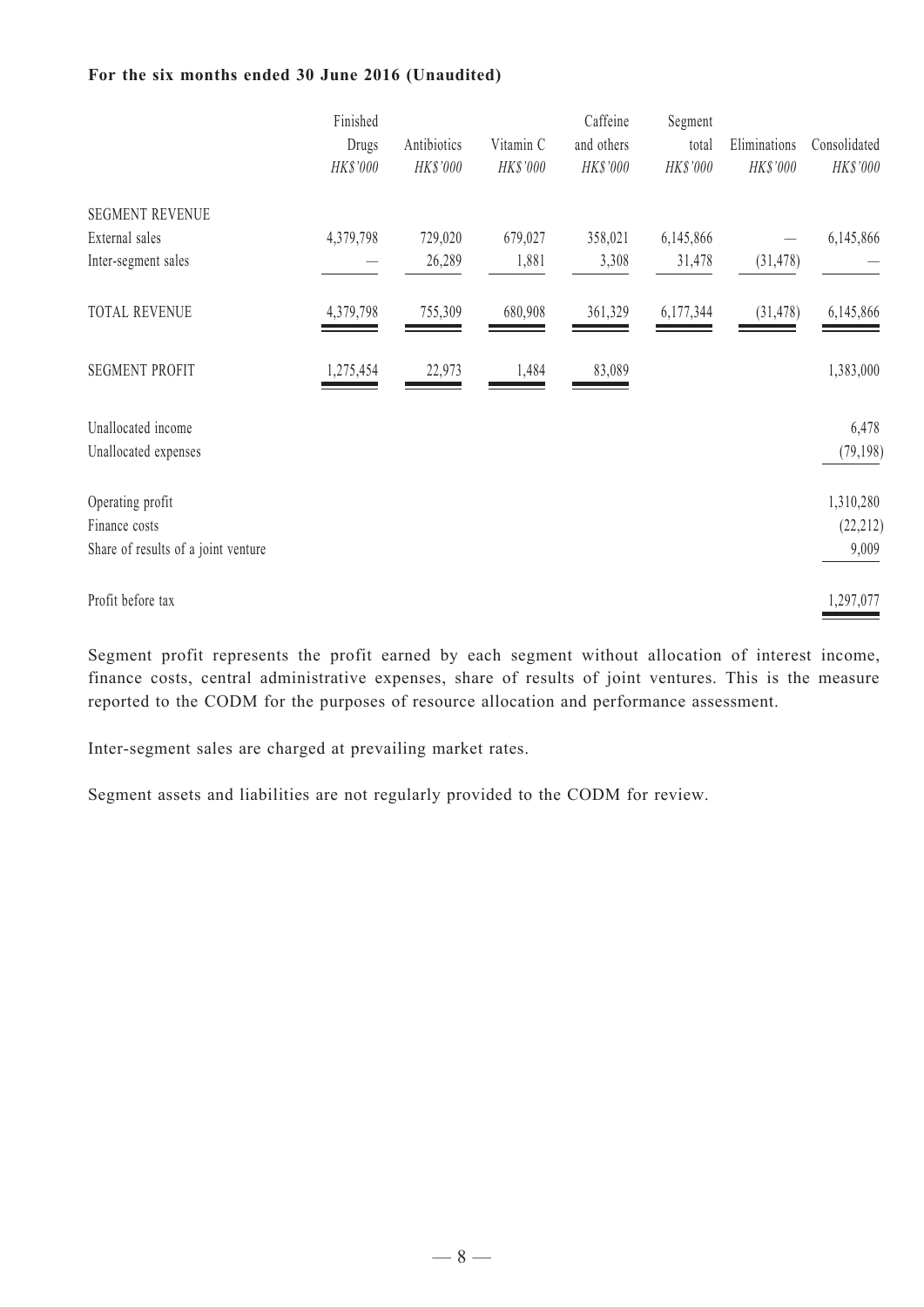|                                                                   | For the six months<br>ended 30 June |             |  |
|-------------------------------------------------------------------|-------------------------------------|-------------|--|
|                                                                   | 2017                                | 2016        |  |
|                                                                   | <b>HK\$'000</b>                     | HK\$'000    |  |
|                                                                   | (Unaudited)                         | (Unaudited) |  |
| Profit before tax has been arrived at after charging (crediting): |                                     |             |  |
| Amortisation of intangible assets (included in cost of sales)     | 11,494                              | 7,834       |  |
| Amortisation of prepaid lease payments                            | 8,532                               | 7,051       |  |
| Depreciation of property, plant and equipment                     | 290,945                             | 270,371     |  |
| Total depreciation and amortisation                               | 310,971                             | 285,256     |  |
| Government grant income <i>(note ii)</i>                          | (8,091)                             | (10, 294)   |  |
| Impairment loss on trade receivables                              | 768                                 | 705         |  |
| Interest income                                                   | (7,906)                             | (6, 478)    |  |
| Loss (gain) on disposal of property, plant and equipment          |                                     |             |  |
| (included in other expenses/other income)                         | 7,248                               | (549)       |  |
| Net foreign exchange loss                                         | 8,198                               | 4,626       |  |
| Research and development expenditure (included in other expenses) | 324,656                             | 192,164     |  |

*Notes:*

- (i) For the six months ended 30 June 2016 and 2017, cost of inventories recognised as expense approximated cost of sales as shown in the condensed consolidated statement of profit or loss and other comprehensive income.
- (ii) Government grants include cash subsidies from the PRC government which are specific for (i) the purchase of plant and machineries and are recognised over the useful lives of the related assets and (ii) the development of pharmaceutical products or improvement of production efficiency which are recognised upon compliance with the attached condition.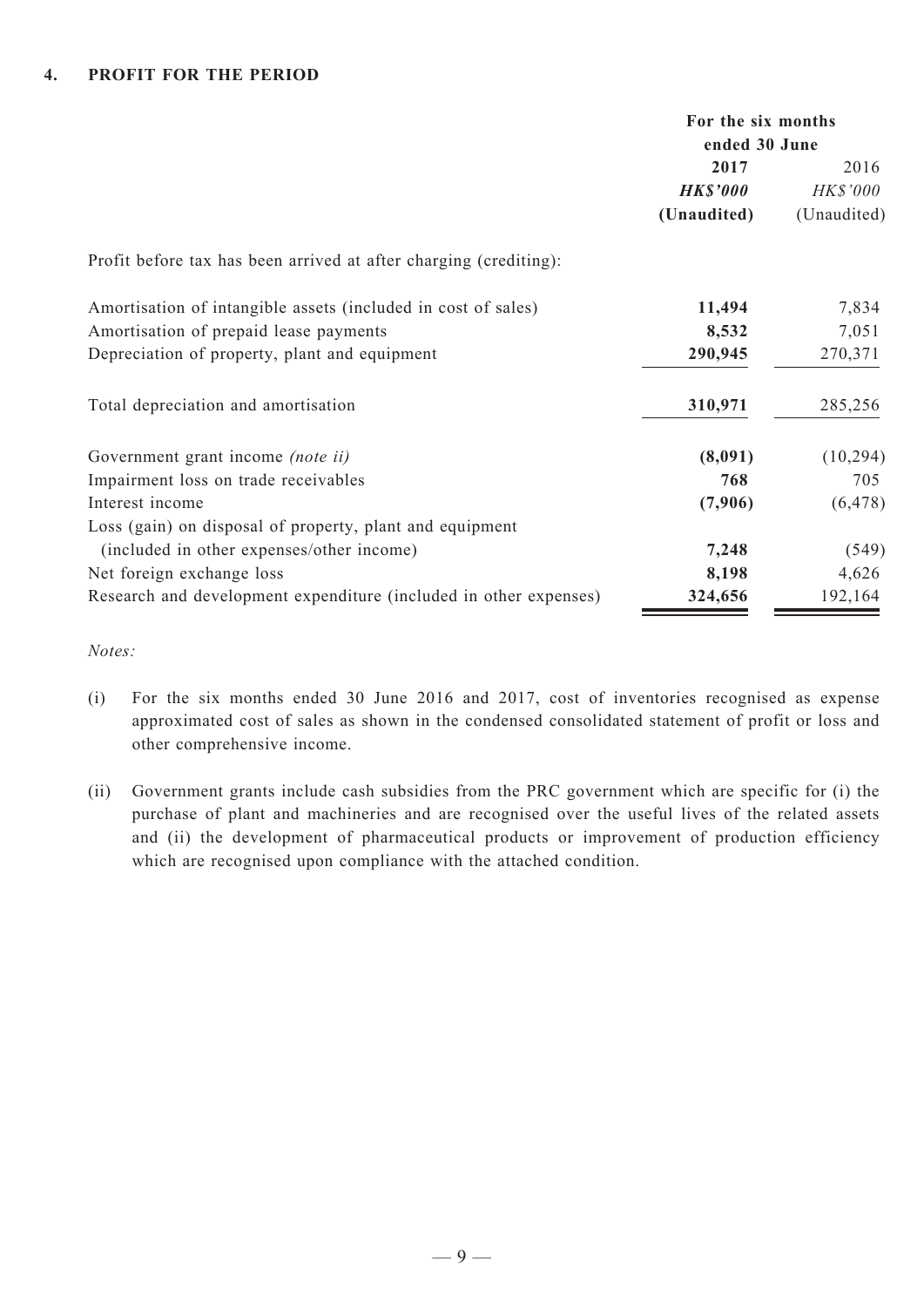|                             | For the six months |               |  |  |
|-----------------------------|--------------------|---------------|--|--|
|                             |                    | ended 30 June |  |  |
|                             | 2017               | 2016          |  |  |
|                             | <b>HK\$'000</b>    | HK\$'000      |  |  |
|                             | (Unaudited)        | (Unaudited)   |  |  |
| The tax charge comprises:   |                    |               |  |  |
| Current taxation            |                    |               |  |  |
| - PRC Enterprise Income Tax | 290,198            | 224,023       |  |  |
| Deferred taxation           | 56,416             | 33,252        |  |  |
|                             | 346,614            | 257,275       |  |  |

The Company and its subsidiaries incorporated in Hong Kong are subject to 16.5% of the estimated assessable profits under Hong Kong Profits Tax. No Hong Kong Profits Tax has been recognised as the Company and its subsidiaries incorporated in Hong Kong had no assessable profits for both periods.

The basic tax rate of the Company's PRC subsidiaries is 25% under the Law of the PRC on Enterprise Income Tax (the "EIT Law") and implementation regulations of the EIT Law. Certain subsidiaries of the Company are qualified as advanced technology enterprises and have obtained approvals from the relevant tax authorities for the applicable tax rate reduced to 15%.

Under the EIT Law of the PRC, withholding tax is imposed on dividends distributed in respect of profits earned by PRC subsidiaries from 1 January 2008 onwards. PRC withholding tax is applicable to dividends payable to investors that are "non-PRC tax resident enterprises", which do not have an establishment or place of business in the PRC, or which have such establishment or place of business but the relevant income is not effectively connected with the establishment or place of business, to the extent such dividends have their sources within the PRC. Under such circumstances, dividends distributed from the PRC subsidiaries in respect of profits earned from 1 January 2008 onwards to non-PRC tax resident entities shall be subject to the withholding income tax at 10% or a lower tax rate, if applicable.

Deferred taxation has not been provided for in the condensed consolidated financial statements in respect of temporary differences attributable to accumulated profits of the PRC subsidiaries amounting to approximately HK\$4,495,361,000 (31 December 2016: HK\$3,876,285,000) as the Group is able to control the timing of the reversal of the temporary differences and it is probable that the temporary differences will not reverse in the foreseeable future.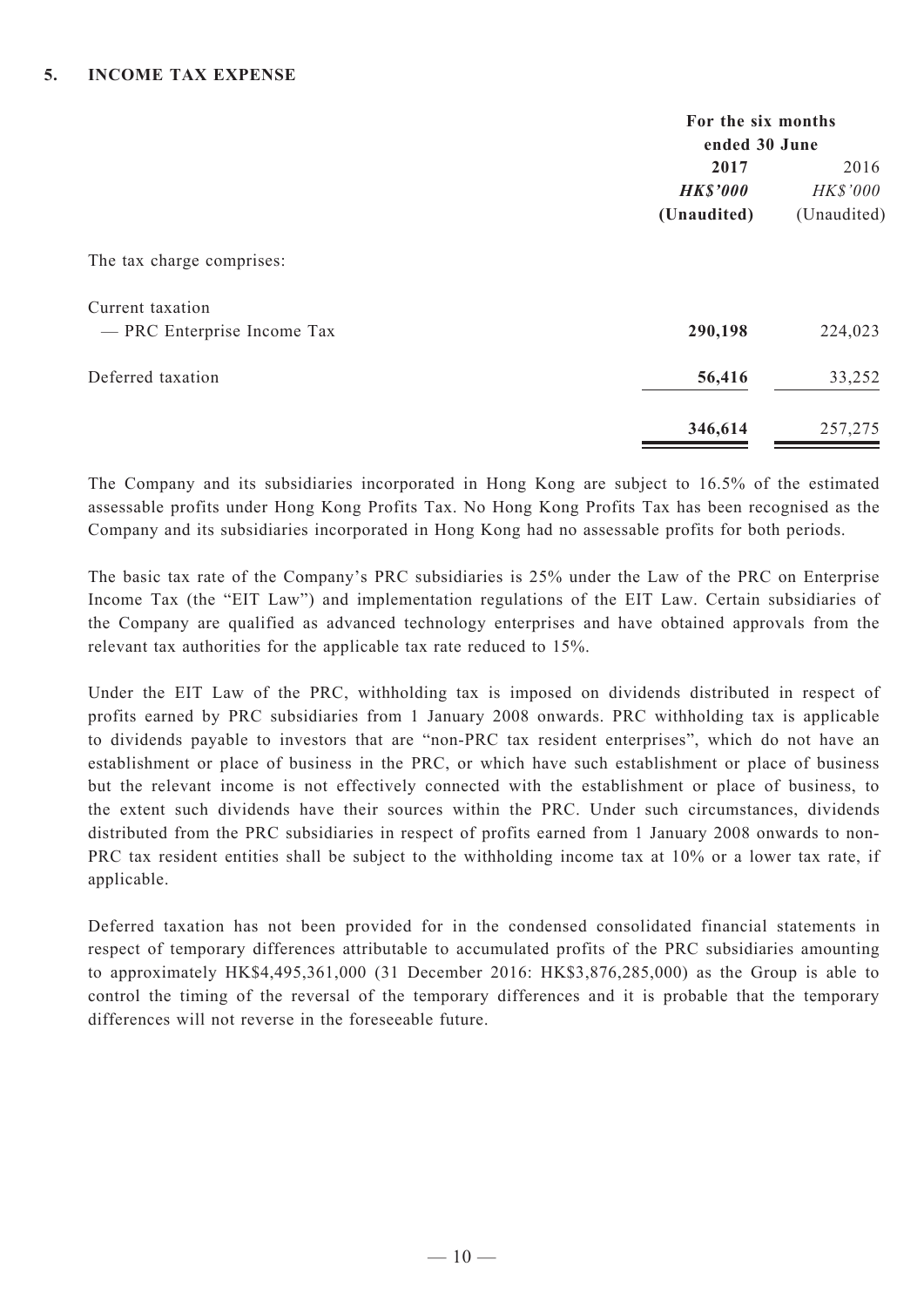|                 | For the six months<br>ended 30 June |
|-----------------|-------------------------------------|
| 2017            | 2016                                |
| <b>HK\$'000</b> | HK\$'000                            |
| (Unaudited)     | (Unaudited)                         |

Dividends recognised as distribution during the period:

| 2016 Final, paid — HK12 cents                     |         |         |
|---------------------------------------------------|---------|---------|
| $(2016: 2015$ Final, paid — HK11 cents) per share | 726,482 | 650,212 |

The directors do not declare the payment of an interim dividend for the six months ended 30 June 2017 (2016: nil).

# **7. EARNINGS PER SHARE**

The calculation of the basic and diluted earnings per share attributable to the owners of the Company is based on the following data:

|                                                                   | For the six months<br>ended 30 June |             |
|-------------------------------------------------------------------|-------------------------------------|-------------|
|                                                                   |                                     |             |
|                                                                   | 2017                                | 2016        |
|                                                                   | <b>HK\$'000</b>                     | HK\$'000    |
|                                                                   | (Unaudited)                         | (Unaudited) |
| <b>Earnings</b>                                                   |                                     |             |
| Earnings for the purposes of basic and diluted earnings per share | 1,312,930                           | 1,032,813   |
|                                                                   | For the six months<br>ended 30 June |             |
|                                                                   | 2017                                | 2016        |
|                                                                   | '000                                | '000        |
| <b>Number of shares</b>                                           |                                     |             |
| Weighted average number of ordinary shares for                    |                                     |             |
| the purpose of basic earnings per share                           | 6,053,338                           | 5,911,018   |
| Effect of dilutive potential ordinary shares:                     |                                     |             |
| Share options granted by the Company                              | 414                                 | 58,957      |
| Weighted average number of ordinary shares for                    |                                     |             |
| the purpose of diluted earnings per share                         | 6,053,752                           | 5,969,975   |
|                                                                   |                                     |             |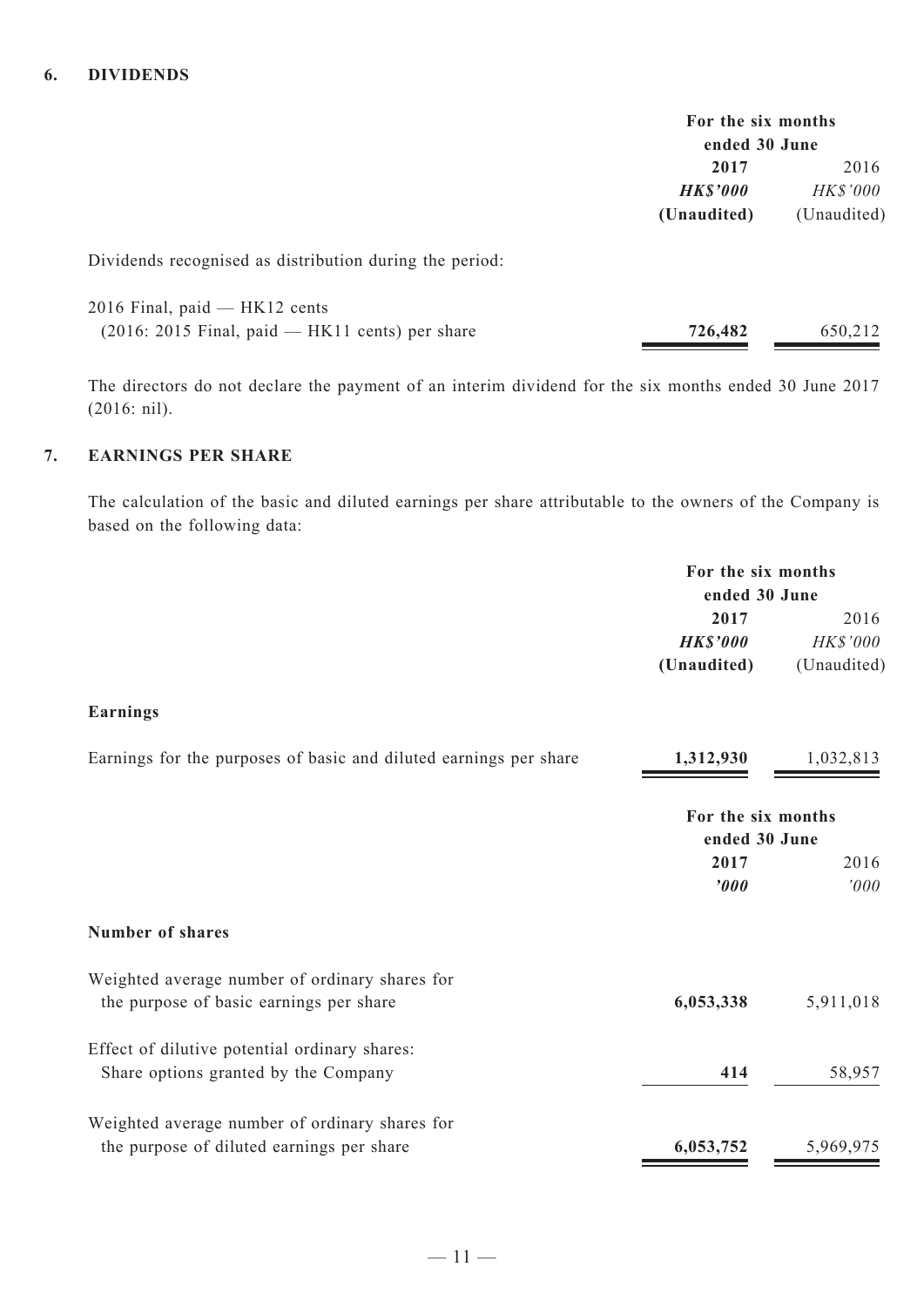#### **8. TRADE AND OTHER RECEIVABLES/BILLS RECEIVABLES**

|                                          | As at           | As at       |
|------------------------------------------|-----------------|-------------|
|                                          | 30 June         | 31 December |
|                                          | 2017            | 2016        |
|                                          | <b>HK\$'000</b> | HK\$'000    |
|                                          | (Unaudited)     | (Audited)   |
| Trade receivables                        | 1,821,042       | 1,492,855   |
| Less: allowance for doubtful debts       | (10, 943)       | (10, 423)   |
|                                          | 1,810,099       | 1,482,432   |
| Prepayment for purchase of raw materials | 160,150         | 150,585     |
| Deposits and prepayment for utilities    | 60,089          | 51,720      |
| Other tax recoverable                    | 61,545          | 46,891      |
| Others                                   | 91,705          | 103,638     |
|                                          | 2,183,588       | 1,835,266   |

The Group allows a general credit period of up to 90 days (31 December 2016: 90 days) to its trade customers. The following is an aged analysis of trade receivables (net of allowance for doubtful debts) presented based on invoice dates at the end of the reporting period which approximated the respective revenue recognition dates:

|                  | As at           | As at       |
|------------------|-----------------|-------------|
|                  | 30 June         | 31 December |
|                  | 2017            | 2016        |
|                  | <b>HK\$'000</b> | HK\$'000    |
|                  | (Unaudited)     | (Audited)   |
| $0$ to $90$ days | 1,589,711       | 1,357,953   |
| 91 to 180 days   | 203,058         | 114,647     |
| 181 to 365 days  | 17,330          | 9,832       |
|                  | 1,810,099       | 1,482,432   |

Bills receivables represent bills on hand. All bills receivables of the Group are with a maturity period of less than 180 days (31 December 2016: less than 180 days) and not yet due at the end of the reporting period. The management considers the default rate is low based on historical information and experience.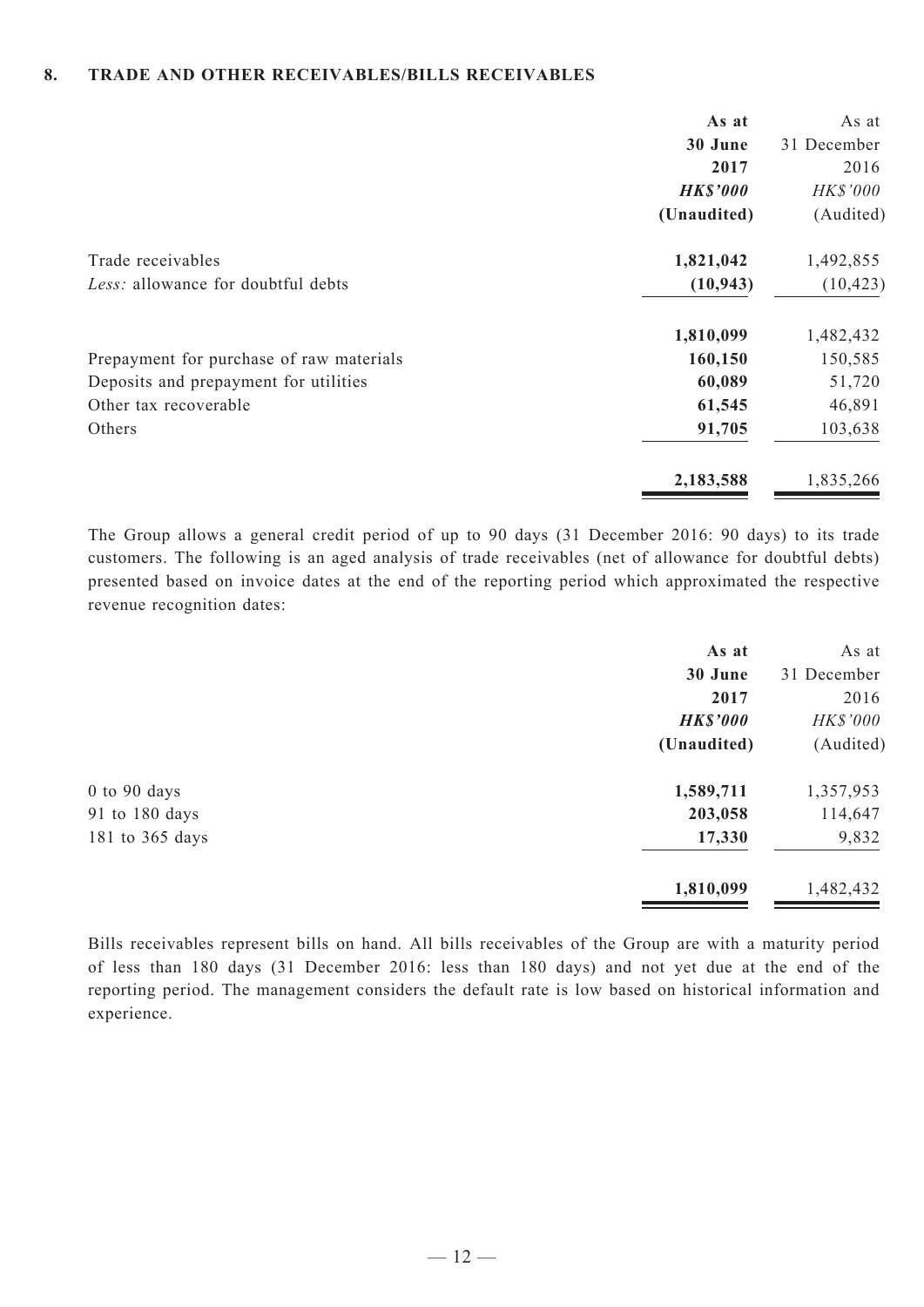#### **9. TRADE AND OTHER PAYABLES/BILLS PAYABLES**

|                                                          | As at           | As at           |
|----------------------------------------------------------|-----------------|-----------------|
|                                                          | 30 June         | 31 December     |
|                                                          | 2017            | 2016            |
|                                                          | <b>HK\$'000</b> | <b>HK\$'000</b> |
|                                                          | (Unaudited)     | (Audited)       |
| Trade payables                                           | 1,677,985       | 1,113,908       |
| Customer deposits and advance from customers             | 544,509         | 547,937         |
| Other tax payables                                       | 63,836          | 86,518          |
| Freight and utilities charges payables                   | 76,778          | 79,299          |
| Construction cost and acquisition of property, plant and |                 |                 |
| equipment payable                                        | 801,929         | 678,108         |
| Government grants                                        | 136,416         | 126,114         |
| Staff welfare payable                                    | 126,592         | 109,749         |
| Selling expense payable                                  | 227,033         | 115,388         |
| Others                                                   | 160,186         | 80,872          |
|                                                          | 3,815,264       | 2,937,893       |

The following is an aged analysis of trade payables presented based on the invoice dates at the end of the reporting period:

| As at           | As at       |
|-----------------|-------------|
| 30 June         | 31 December |
| 2017            | 2016        |
| <b>HK\$'000</b> | HK\$'000    |
| (Unaudited)     | (Audited)   |
| 1,461,714       | 1,008,024   |
| 156,071         | 45,290      |
| 60,200          | 60,594      |
| 1,677,985       | 1,113,908   |
|                 |             |

All bills payables of the Group are aged within 180 days (31 December 2016: 180 days) and not yet due at the end of the reporting period.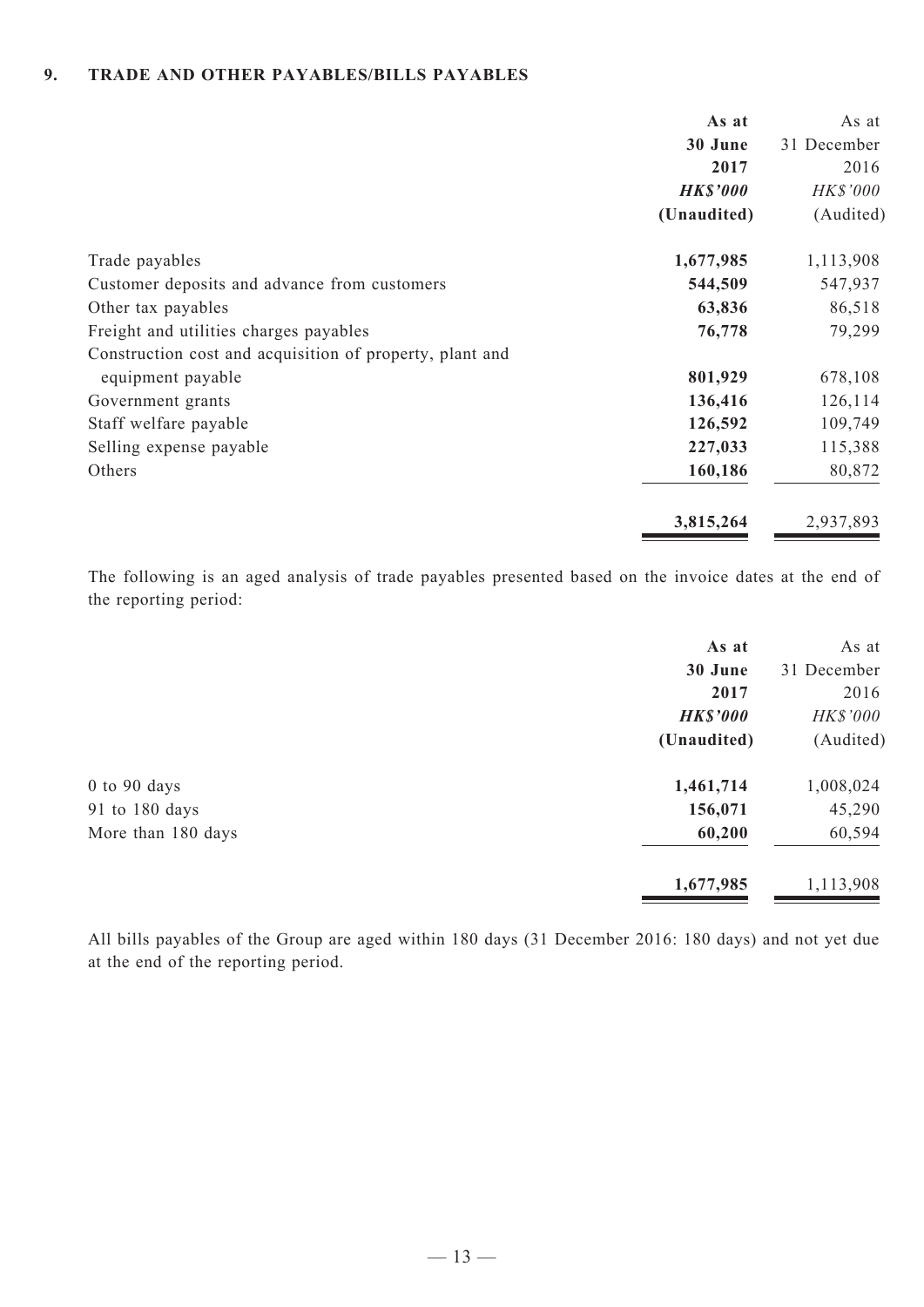# **MANAGEMENT DISCUSSION AND ANALYSIS**

### **Results**

For the first half of 2017, the Group recorded sales of approximately HK\$7,202 million, representing a 17.2% growth (or a 23.2% growth on a constant currency basis) year-on-year; and profit attributable to shareholders of approximately HK\$1,313 million, representing a 27.1% growth (or a 33.6% growth on a constant currency basis) year-on-year.

### **Finished Drug Business**

The finished drug business continued to achieve satisfactory growth during the first half of 2017, with sales reaching approximately HK\$5,273 million, representing a 20.4% growth (or a 26.5% growth on a constant currency basis) year-on-year.

#### *Innovative Drug Products*

During the period, the Group continued its efforts in expanding its professional sales team, strengthening academic-based promotion and endeavoring hospital coverage expansion, whereas the new round of drug tenders also brought about new market potential. With these efforts made, the innovative drug products managed to continue its robust growth, along with continuous expansion of market share and a stronger presence and coverage in the high-end market. Sales of innovative drug products for the period reached approximately HK\$2,949 million, representing a 30.0 % growth (or a 36.6 % growth on a constant currency basis) year-on-year.

The following is an overview of the Group's major innovative drug products:

### *"NBP"*

"NBP" series is a Class 1 new drug in China and a patent-protected exclusive product. Its major ingredient is butylphthalide, and the drug is mainly used for the treatment of acute ischemic stroke. Both the soft capsule and injection forms have been listed in the latest edition of the national reimbursement drug list released in 2017 (the "New NRDL").

"NBP" has been awarded the "State Science and Technology Progress Award (Second Class)", the "Golden Award for Outstanding Chinese Patented Invention" and the "China Grand Awards for Industry". "NBP" is also listed as one of the recommended drugs in the "Guidelines for Acute Ischemic Stroke Treatment in China (2014)", which serves to recognize the clinical efficacy of "NBP" in treating acute ischemic stroke, hence providing a solid basis for its academic-based promotion. "NBP" is also newly included in the "Guidelines for the Diagnosis and Treatment of Acute Ischemic Stroke in China" and "Guidelines for the Assessment and Treatment of Cerebral Collateral Circulation in Ischemic Stroke (2017)" during 2017, further increasing the clinical evidence of "NBP".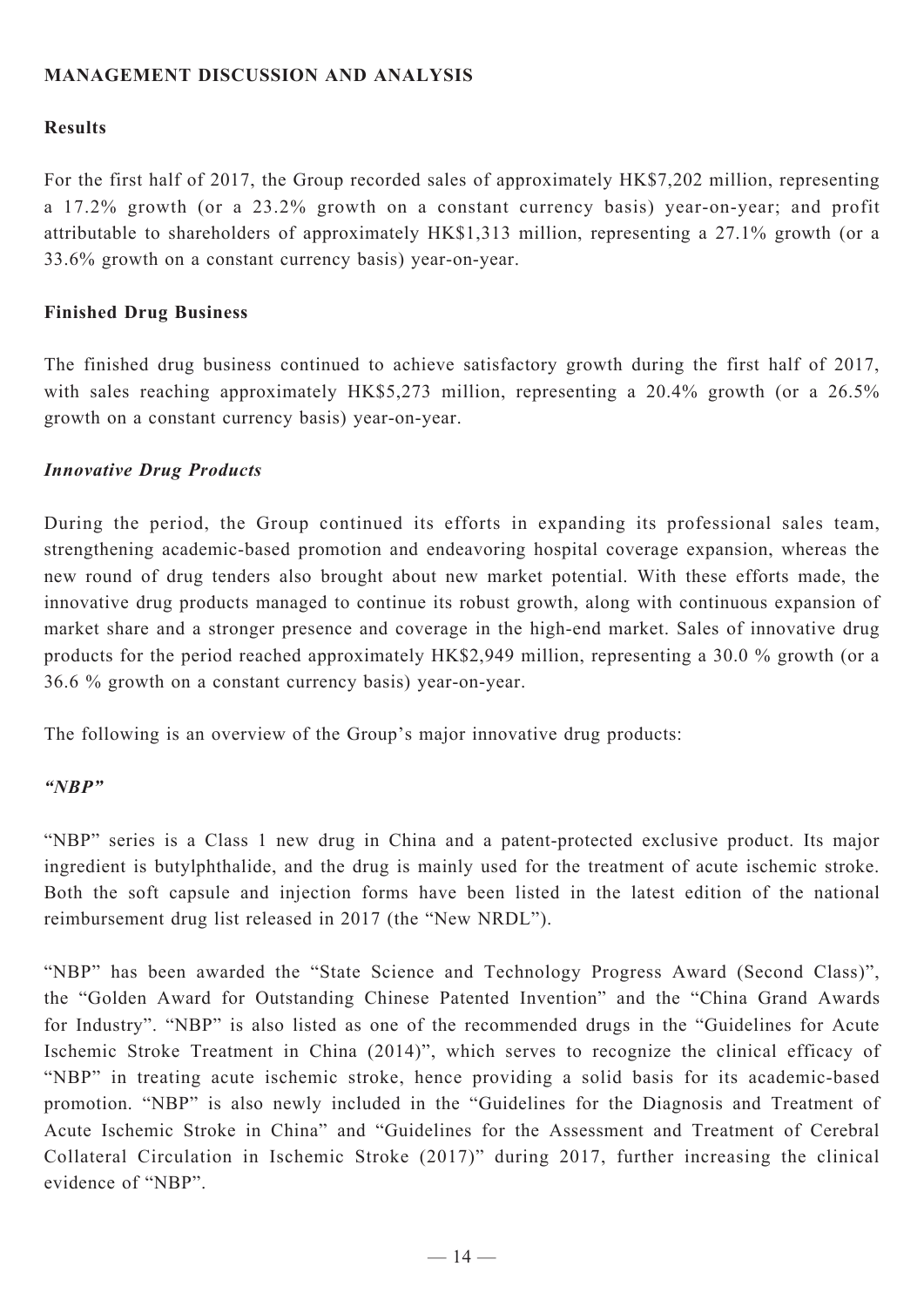"NBP" also made progress in expanding into new treatment area. In addition to obtaining approval from the China Food and Drug Administration ("CFDA") for conducting clinical study of "NBP" soft capsules for the treatment of vascular dementia caused by ischemic stroke, the "Guidelines for Diagnosis and Treatment of Dementia and Cognitive Impairment in China (2015)" published in 2016 also mentions the effectiveness of "NBP" in improving the cognitive function and ability in managing daily activities of patients with ischemic subcortical non-dementia-type vascular cognitive dysfunction. The study of this new indication will create room for further expansion of the market potential for "NBP".

The new tender prices of "NBP" are largely stable and in line with the Group's product pricing strategy. It is expected that the new tenders will create more market opportunities for "NBP" injection. On the other hand, apart from achieving vigorous expansion in the high-end market, the Group will gradually expand its coverage into the lower-tier medical markets. The Group will also continue to strengthen academic-based promotion by means of organizing academic conferences and initiating clinical study projects, so as to improve its expert network and enhance experts' recognition of the product. The inclusion of "NBP" injection in the New NRDL will also provide additional sales driver.

# *"Oulaining"*

"Oulaining" series is available in the forms of capsule and lyophilized powder injection. Its major ingredient is oxiracetam, and the drug is mainly used for the treatment of mild to moderate memory and mental impairment resulting from vascular dementia, senile dementia and brain trauma. "Oulaining" lyophilized powder injection is an exclusive formulation in China, and has been awarded the "Hebei Province Science and Technology Progress Award (First Class)". In the "Guidelines for Diagnosis and Treatment of Dementia and Cognitive Impairment in China (2015)" published in 2016, description and evidence were given on the efficacy of oxiracetam on Alzheimer's disease, vascular dementia and cognitive impairment. As the provincial reimbursement lists are undergoing progressive adjustment, "Oulaining" aims at being included in more provincial reimbursement drug lists, aiding the oxiracetam market to further expand. Leveraging on this opportunity, the Group will conduct deeper research on oxiracetam, differentiate the positions of both formulations and seek for new market growth drivers, through which to achieve stable growth for "Oulaining" series.

# *"Xuanning"*

"Xuanning" is available in the forms of tablet and dispersible tablet. Its major ingredient is maleate levamlodipine, and the drug is mainly used for the treatment of hypertension and angina pectoris. The product has been awarded the "State Technological Invention Award (Second Class)" and is included in the new edition of the "Guidelines for the Rational Use of Drugs for Hypertension" in 2017. With the promulgation of policies on the national tiered medical system and chronic disease management, the hypertension market gradually shifts to the community level, which possesses larger capacity and offers new growth opportunities for "Xuanning". The Group will step up the promotion of the "Xuanning" brand and expand its coverage in the low-tier end-user market in order to achieve rapid growth for "Xuanning" products.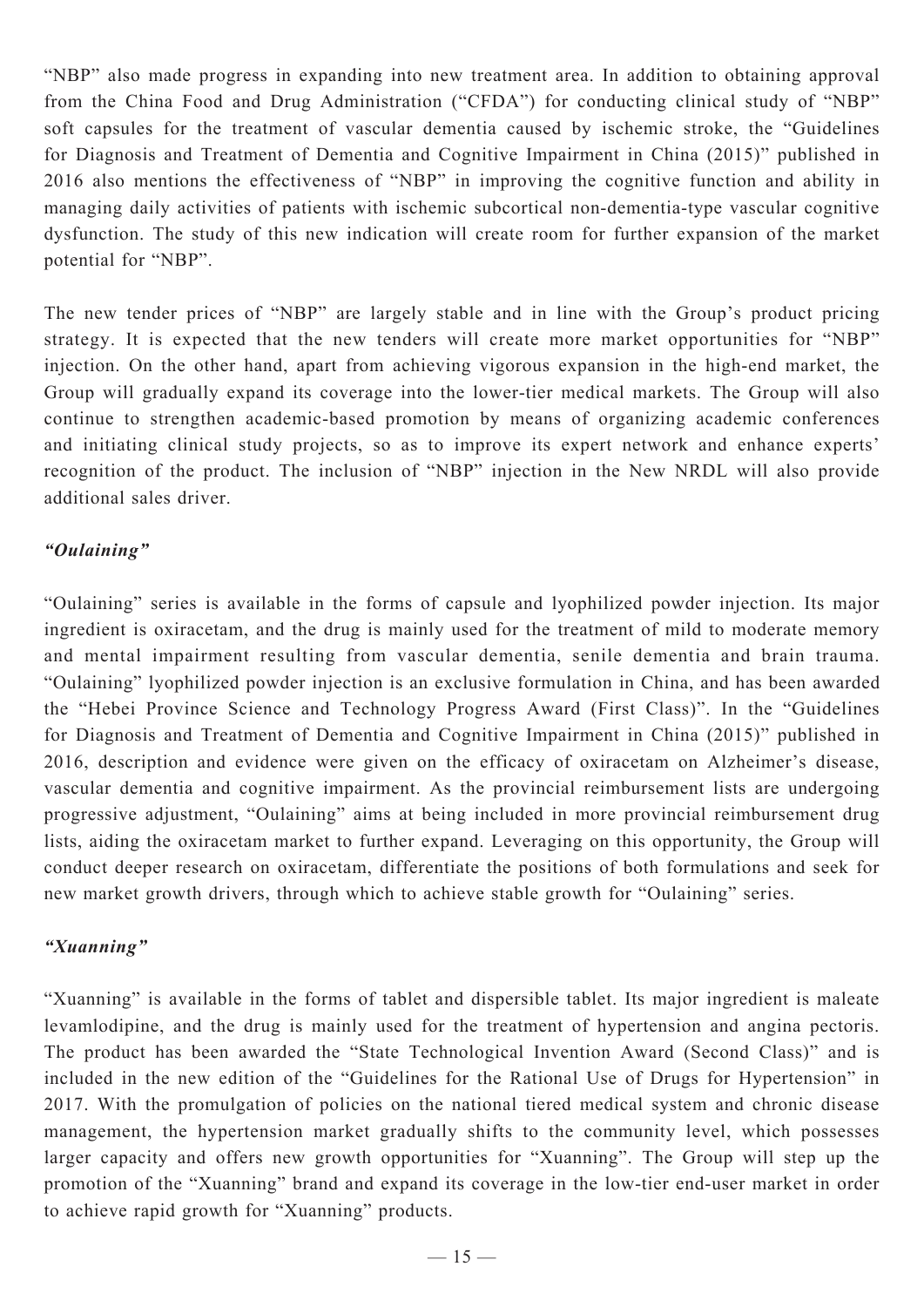# *"Duomeisu"*

"Duomeisu" (doxorubicin hydrochloride liposome injection) is used as a first-line chemotherapy drug. The drug has been recommended by the "National Comprehensive Cancer Network (NCCN) Guidelines" for the treatment of lymphoma, multiple myeloma, ovarian cancer and breast cancer. This product can also be used as a second-line chemotherapy drug for treating patients with improving progress of AIDS-related Kaposi's sarcoma, as well as patients who are intolerant of chemotherapy involving a combination of two or more of the following drugs: vincristine, bleomycin and doxorubicin (or any anthracycline antibiotics). The patented nano-membrane extrusion technique of "Duomeisu" can achieve a more consistent particle size of the liposome, ensuring the target enrichment effect of the liposomal drug and significantly minimizing cardiotoxicity, hair loss, nausea, vomiting and other side effects. "Duomeisu" has become the leading brand of doxorubicin hydrochloride liposome injection in China, market prospects are good given that its market penetration rate is still relatively low as compared to traditional anthracyclines. In order to boost the sales growth of "Duomeisu", the Group will continue to focus on organising academic conferences and initiating clinical research projects to enhance expert network and recognition.

# *"Jinyouli"*

"Jinyouli" (PEG-rhGCSF injection) is the first long-acting white blood cell booster drug in China. It is used to decrease the incidence of infection due to low white blood cell count in patients receiving chemotherapy, thus ensuring the chemotherapy can proceed according to schedule and dosage. "Jinyouli" is well supported by evidence with its phase IV clinical study being included in the "Significant New Drug Innovation" major technology project in the 12th Five-Year Plan. It has the largest sample size in respect of clinical study of long-acting granulocyte-stimulating factor in China. The study has involved 1,537 cases covering lung cancer, breast cancer, lymphoma and other type of cancers.. The efficacy and safety of "Jinyouli" were clinically proven with domestic and foreign guidelines unanimously recommending its application. In 2017, "Jinyouli" was included into the New NRDL, thereby greatly enhancing its competitive advantage and providing new growth momentum.

# *"Ailineng"*

"Ailineng" (elemene injection) is a drug mainly used for the treatment of nerve glioma, brain metastases, and adjuvant treatment of malignant pleural and peritoneal effusion. The upgraded liquid formulation of this product has obtained patent in China. Compared with the traditional emulsion formulation, the liquid formulation contains elemene with enhanced purity and volume. The Group will continue to adopt the market segmentation promotion strategy and adhere to product research and academic-based promotion in order to realise rapid growth of the product.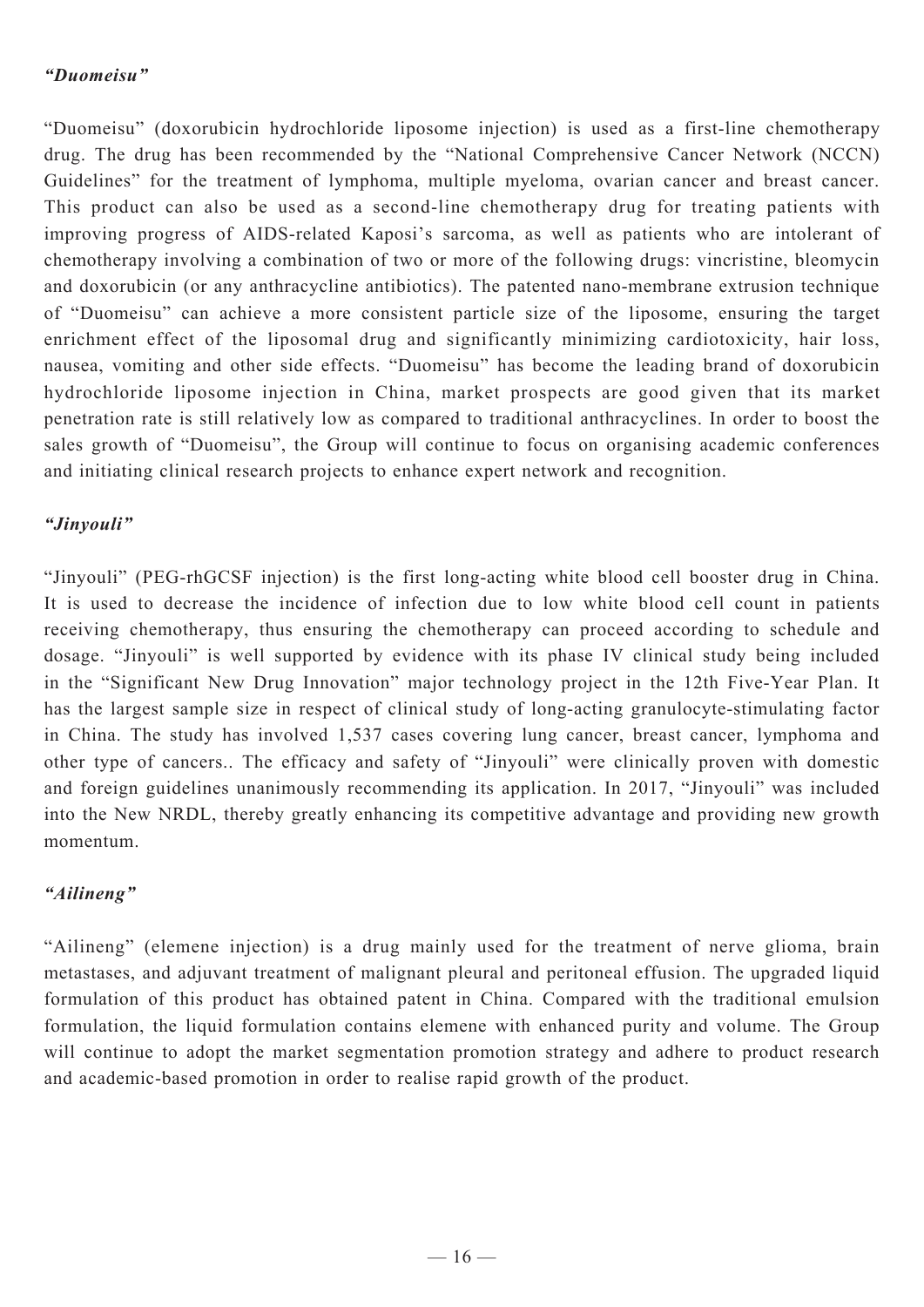# *"Nuolining"*

"Nuolining" (imatinib mesylate tablets) was launched in 2015 as the Group's first approved small molecule targeted cancer drug. It is mainly used for the treatment of Philadelphia chromosomepositive chronic myelocytic leukemia (Ph+CML), Philadelphia chromosome-positive acute lymphoblastic leukemia (Ph+ALL) and gastrointestinal stromal tumors. According to the recommendation of various domestic and foreign guidelines, imatinib is a first-line drug for the above diseases. Since product launch, the Group has been continuing to strengthen the academicbased promotion and team building. In order to address to the lack of tenders in various provinces, the Group has adopted a combined business model of non-hospital channel and online promotion to drive sales growth. This product has become reimbursable according to the New NRDL.

# *Common Generic Drug Products*

During the period, the Group accelerated the bioequivalence evaluation of generic drugs, among which the progress of amoxicillin capsules was ahead of schedule. Taking this opportunity, the Group has been actively strengthening its strategic cooperation with the core distributors and initiating various interactive marketing activities in the end-user market, including the promotion of best treatment option for common diseases and frequent diseases in the low-tier end-user market, thereby improving the diagnosis standard of doctors and reinforcing the reputation of the Group's common generic drugs in the low-tier market.

The Group's Chinese medicine soft capsule product series (including "Qingre Jiedu soft capsules(清 熱解毒軟膠囊)", "Ganmao Qingre soft capsules(感冒清熱軟膠囊)", "Yin Huang soft capsules(銀黃 軟膠囊)", "Xiangsha Yangwei soft capsules(香砂養胃軟膠囊)" and "Huoxiang Qushu soft capsules (藿香祛暑軟膠囊)") have attained sound growth during the first half of the year. Meanwhile, the Group's high-end antibiotic product "Zhongnuo Shuluoke(中諾舒羅克)" (meropenem for injection) and health supplement product "Guoweikang(果維康)" (vitamin C tablet) have recorded rapid growth. During the first half of the year, the Group has organised the chain pharmacies to initiate marketing activities to promote the sales of chronic diseases products, including "Qinkexi(勤可息)" (enalapril maleate tablets), "Gubang(固邦)" (alendronate sodium enteric-coated tablets/tablets), "Ouyi(歐意)" (aspirin enteric-coated tablets), "Ouwei(歐維)" (mecobalamin tablets) and "Linmeixin (林美欣)" (glimepiride dispersible tablets).

During the first half of 2017, the common generic drug products maintained stable growth with sales reaching approximately HK\$2,325 million, representing a 10.1% growth (or a 15.7% growth on a constant currency basis) year-on-year.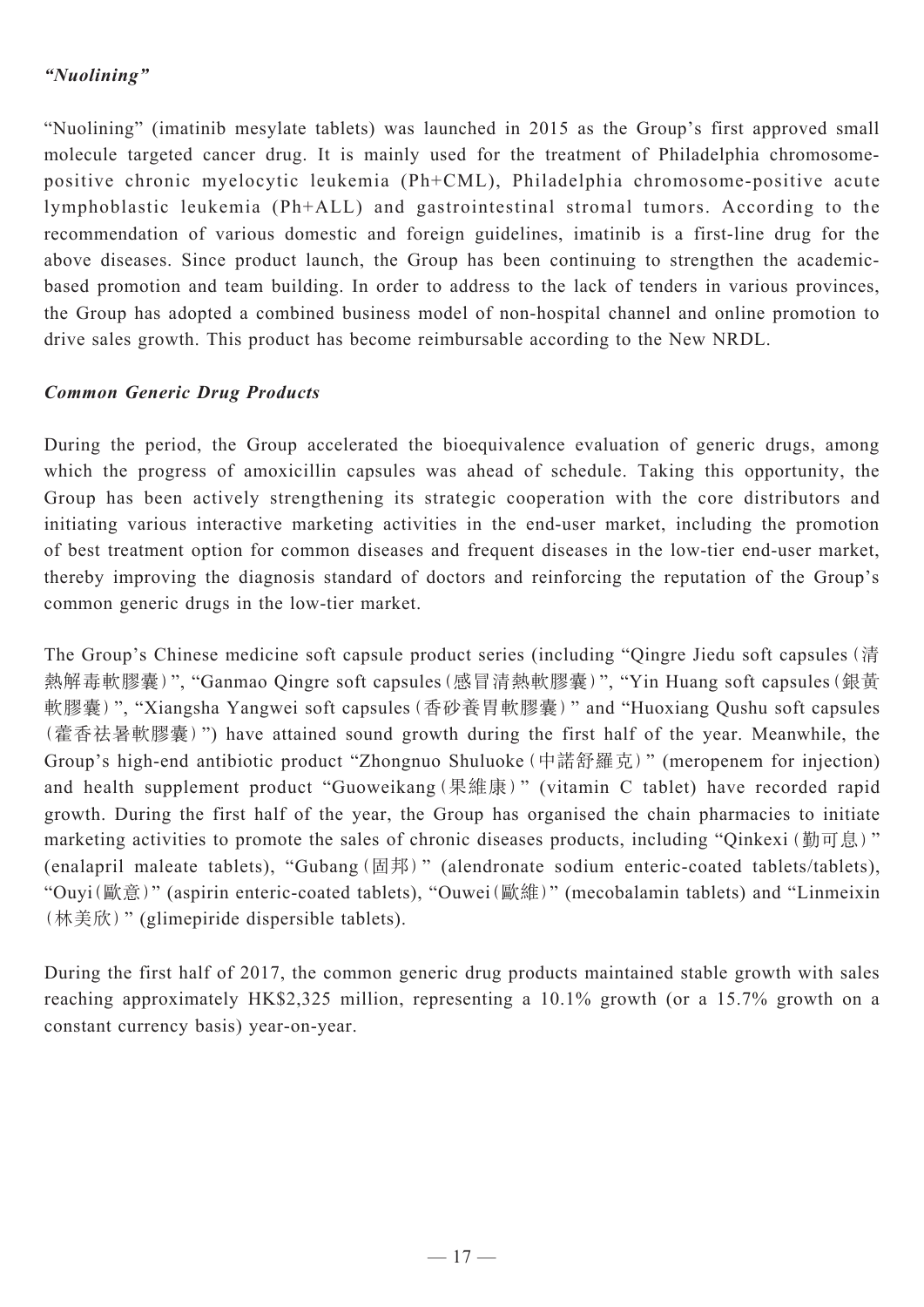# **Bulk Drug Business**

# *Antibiotics*

The decline in end-user market demand caused by the policies of restricted use of antibiotics, coupled with increase in market supply, has led to a decrease in the prices of antibiotic products during the period. It is expected that the sluggish market will not be recovered in the short term. The Group will continue to implement a number of measures such as technology upgrade, management reinforcement, energy saving and consumption reduction in order to continuously reduce the production costs and maintain its leading position in the industry.

# *Vitamin C*

Overcapacity of the vitamin C market still lingered, yet product prices have rebounded to a reasonable level after years of continual volatility during the period. Apart from the efforts to attain quality improvement and production cost reduction, the Group will grasp the market opportunities to develop high-quality, high-end customers, adjust customer structure and improve product's profitability. During the period, the vitamin C business continued to contribute profit.

# *Caffeine and Others*

During the period, the market demand of caffeine remained stable while product prices recorded a slight increase. The Group has further improved its overall business performance by the promotion of new products and lowering of production costs. The strong growth of the segment during the period is also attributable to the contribution from the glucose business which was acquired by the Group in June 2016.

### **Research and Development**

The Group continued to invest in the research and development of new products, and currently has approximately 170 new products under research and development, primarily focusing on the therapeutic areas of cardio cerebrovascular, diabetes, oncology, neurology and anti-infection. Among these products, 18 are Class 1 new drugs and 49 are Class 3 new chemical drugs (old classification system).

During the first half of 2017, the Group has submitted clinical trial application for 4 products and production application for 5 products (namely "dasatinib raw materials and tablets" (Class 3+6 chemical drug), "ticagrelor raw material and tablets" (Class 3+6 chemical drug), "pramipexole hydrochloride raw material and tablets" (Class 3+6 chemical drug), "sunitinib malate raw material and capsules" (Class 3+6 chemical drug) and "clopidogrel hydrogen sulfate tablets" (Class 6 chemical drug) to the CFDA; and has obtained clinical trial approval for 3 products (namely "baicalein tablets" (Class 1 new drug), "amphotericin b cholesteryl sulfate complex for injection" (Class 6 chemical drug) and "simethicone soft capsules" (Class 5 chemical drug)) from the CFDA.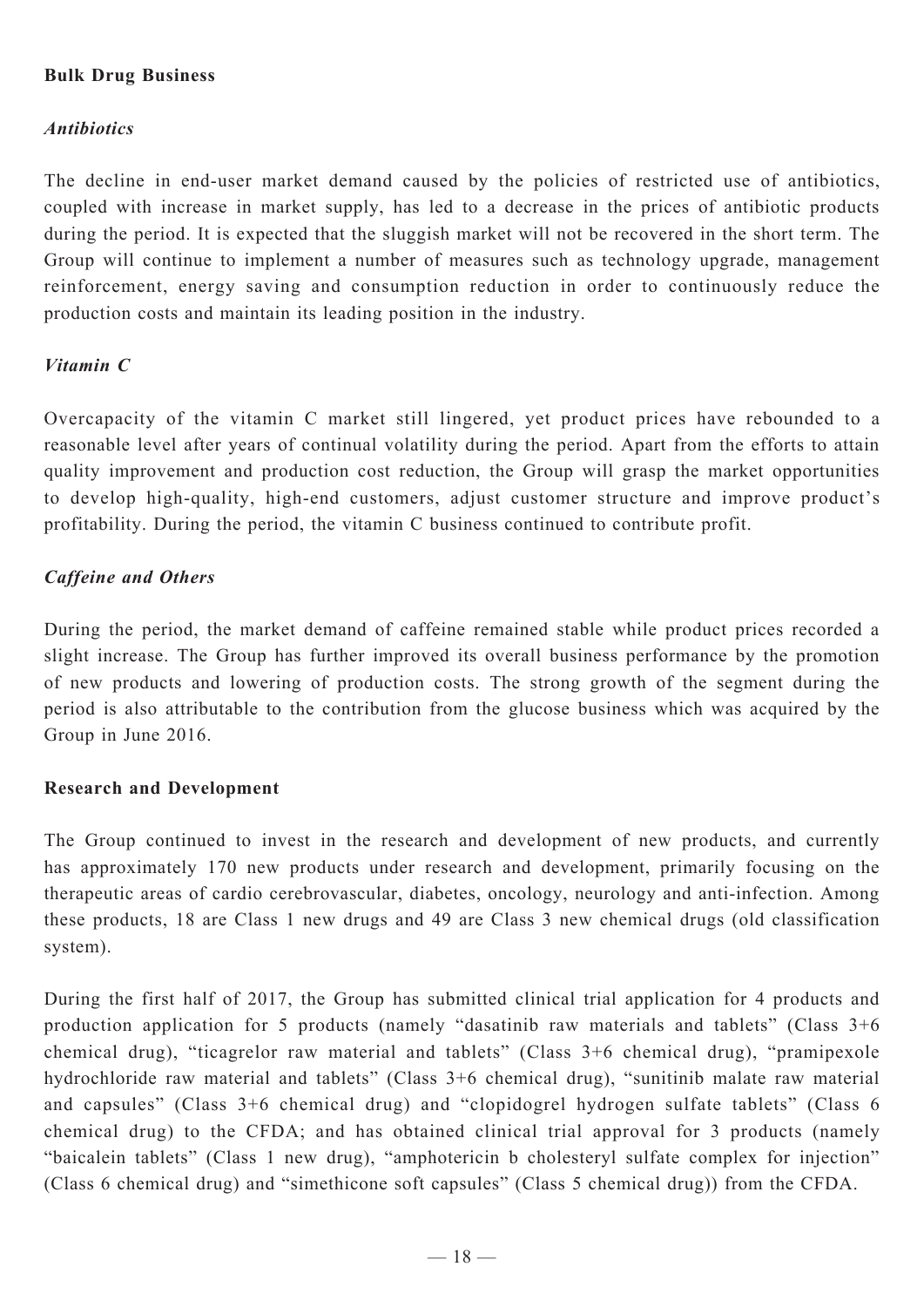At present, the Group has 32 products pending for production approval by the CFDA (including "paclitaxel for injection (albumin-bound)" (new Class 4 chemical drug), "dronedarone hydrochloride raw material and tablets" (Class 3+6 chemical drug) and "moxifloxacin hydrochloride raw material and tablets" (Class 3+6 chemical drug)) and 17 products undergoing bioequivalence studies or clinical trials (including 9 Class 1 new drugs).

With regard to the Abbreviated New Drug Application ("ANDA") in the U.S., the Group has submitted application for 3 drugs (namely "benzonatate soft capsules 100 mg", "celecoxib capsules" and "pregabalin capsules") and obtained approval for 6 drugs (namely "clopidogrel hydrogen sulfate tablets", "montelukast sodium tablets" , "montelukast sodium chewable tablets", "gabapentin tablets", "azithromycin tablets" and "cefadroxil capsules") so far this year. Currently, the Group has a total of 4 drugs with ANDA application submitted, and a total of 14 drugs in the research stage.

Meanwhile, the phase II clinical trial of "butylphthalide soft capsules" in the U.S. is in the stage of selecting clinical centres to conduct the clinical research. It is expected that 20 subjects will be enrolled by the end of 2017. Further, "mitoxantrone hydrochloride liposome injection" has also been approved by the U.S. FDA to commence clinical trials. At present, the protocol for clinical trial has passed the ethical evaluation of 4 centres and has started subject screening.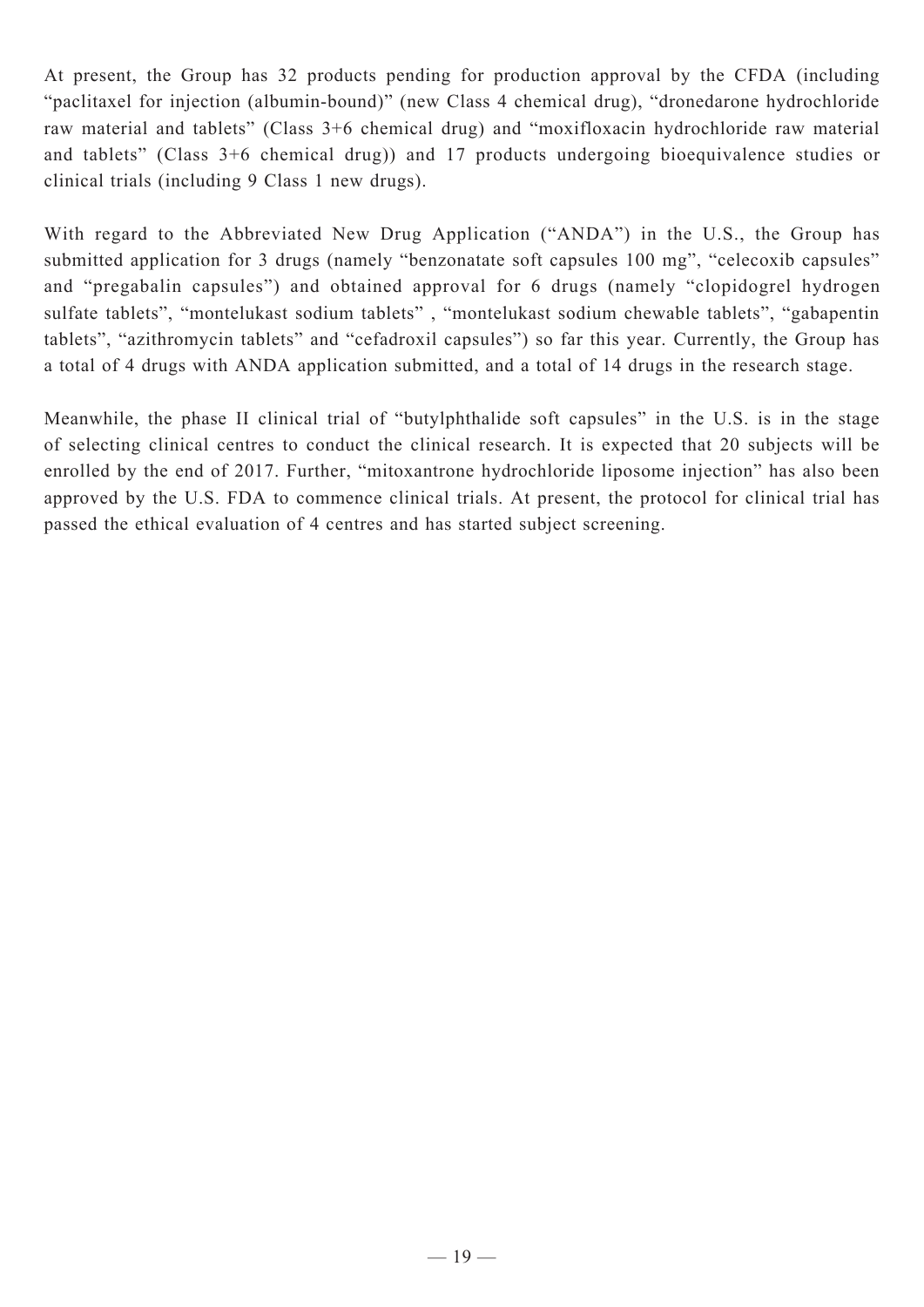# **Financial Review**

*Results*

|                                                | For the six months ended 30 June |           |         |
|------------------------------------------------|----------------------------------|-----------|---------|
|                                                | 2017                             | 2016      | Change  |
| Revenue <i>(HK\$'000)</i>                      |                                  |           |         |
| Finished drugs                                 | 5,273,381                        | 4,379,798 | 20.4%   |
| Bulk drugs                                     | 1,928,194                        | 1,766,068 | $9.2\%$ |
| Total                                          | 7,201,575                        | 6,145,866 | 17.2%   |
| Operating profit <i>(HK\$'000)</i>             | 1,675,884                        | 1,310,280 | 27.9%   |
| Operating profit margin                        | 23.3%                            | 21.3%     |         |
| Profit attributable to shareholders (HK\$'000) | 1,312,930                        | 1,032,813 | 27.1%   |
| Net profit margin                              | 18.2%                            | 16.8%     |         |
| Basic earnings per share (HK cents)            | 21.69                            | 17.47     | 24.2%   |

Finished drug business continued to be the major growth driver to the Group. In particular, the innovative drugs of the Group delivered a strong growth in the first half of 2017 with aggregate sales reaching approximately HK\$2,949 million, representing a growth of 30.0%. Revenue from innovative drugs as a percentage of total revenue of the Group further increased from 36.9% in the same period last year to 40.9% in the current period. The increased contribution from the innovative drugs, coupled with a strong recovery of the vitamin C business, were mainly attributable to the improvement of operating profit margin and net profit margin of the Group in the first half of 2017.

# *Liquidity and Financial Position*

For the first half of 2017, the Group's operating activities generated a cash inflow of HK\$1,271 million (2016: HK\$951 million). For the current period, the average turnover period of trade receivables (ratio of balance of trade receivables to sales, inclusive of value added tax for sales in China) slightly increased from 41 days in 2016 to 42 days whereas the average turnover period of inventories (ratio of balance of inventories to cost of sales) increased from 116 days in 2016 to 149 days. The significant increase in inventory level was mainly due to (i) the finished drug business (which has a longer inventory turnover period in light of its business model) has taken up a bigger proportion of the overall business of the Group; (ii) the need to meet the expected increasing market demand; and (iii) the need to have more inventories in anticipation of the overhaul of bulk drug production plants in the third quarter. Current ratio of the Group was 1.9 as at 30 June 2017, remaining stable as compared to 2.1 half year earlier. Capital expenditure for the current period amounted to HK\$365 million, which were mainly spent to expand production capacities and improve production efficiency.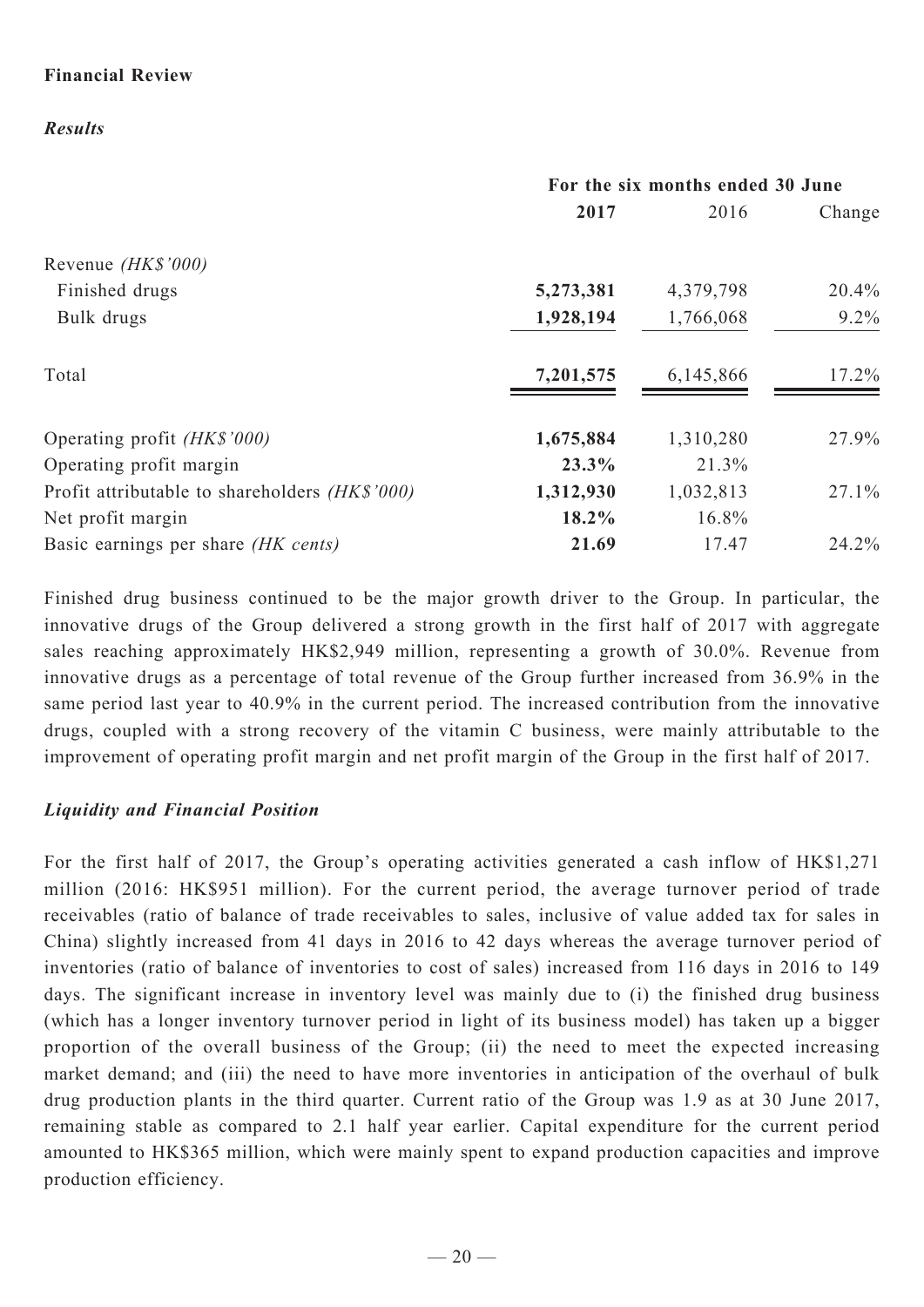The Group's financial position remained solid. As at 30 June 2017, total bank balances and cash amounted to HK\$3,124 million (2016: HK\$3,238 million) and total borrowings amounted to HK\$1,085 million (2016: HK\$1,138 million), resulting in a net cash positon of HK\$2,039 million (2016: HK\$2,100 million). Total borrowings comprised bank loans of HK\$1,059 million and loan from a related company of HK\$26 million. HK\$834 million of the total borrowings are repayable within one year and the remaining HK\$251 million repayable between one to two years. Gearing ratio further reduced from 11.2% as at 31 December 2016 to 9.7% as at 30 June 2017.

44.0% of the Group's borrowings are denominated in Hong Kong dollars, 39.3% in United States dollars and 16.7% in Renminbi. The Group's sales are denominated in Renminbi for domestic sales in China and in United States dollars for export sales. The Group manages its foreign exchange risks by closely monitoring its net foreign exchange exposures and mitigating the impact of foreign currency fluctuations by using appropriate hedging arrangements when considered necessary.

# *Employees*

As at 30 June 2017, the Group had approximately 10,749 employees. The majority of them are employed in mainland China. The Group will continue to offer competitive remuneration packages, discretionary share options and bonuses to staff based on the performance of the Group and individual employee.

### **CORPORATE GOVERNANCE**

The Company has complied with all the code provisions in the Corporate Governance Code (the "Code") contained in Appendix 14 of the Rules Governing the Listing of Securities on The Stock Exchange of Hong Kong Limited (the "Listing Rules") throughout the six months ended 30 June 2017 except the deviation from code provision A.2.1 as set out below.

Code provision A.2.1 of the Code stipulates that the roles of chairman and chief executive officer should be separate and should not be performed by the same individual. Mr. Cai Dongchen, the Company's Chairman, has also assumed the role as the chief executive officer of the Company. The Company believes that vesting both roles in Mr. Cai will allow for more effective planning and execution of business strategies. As all major decisions are made in consultation with members of the Board, the Company believes that there is adequate balance of power and authority in place.

# **REVIEW OF INTERIM RESULTS**

The interim results have been reviewed by the external auditor and audit committee of the Company.